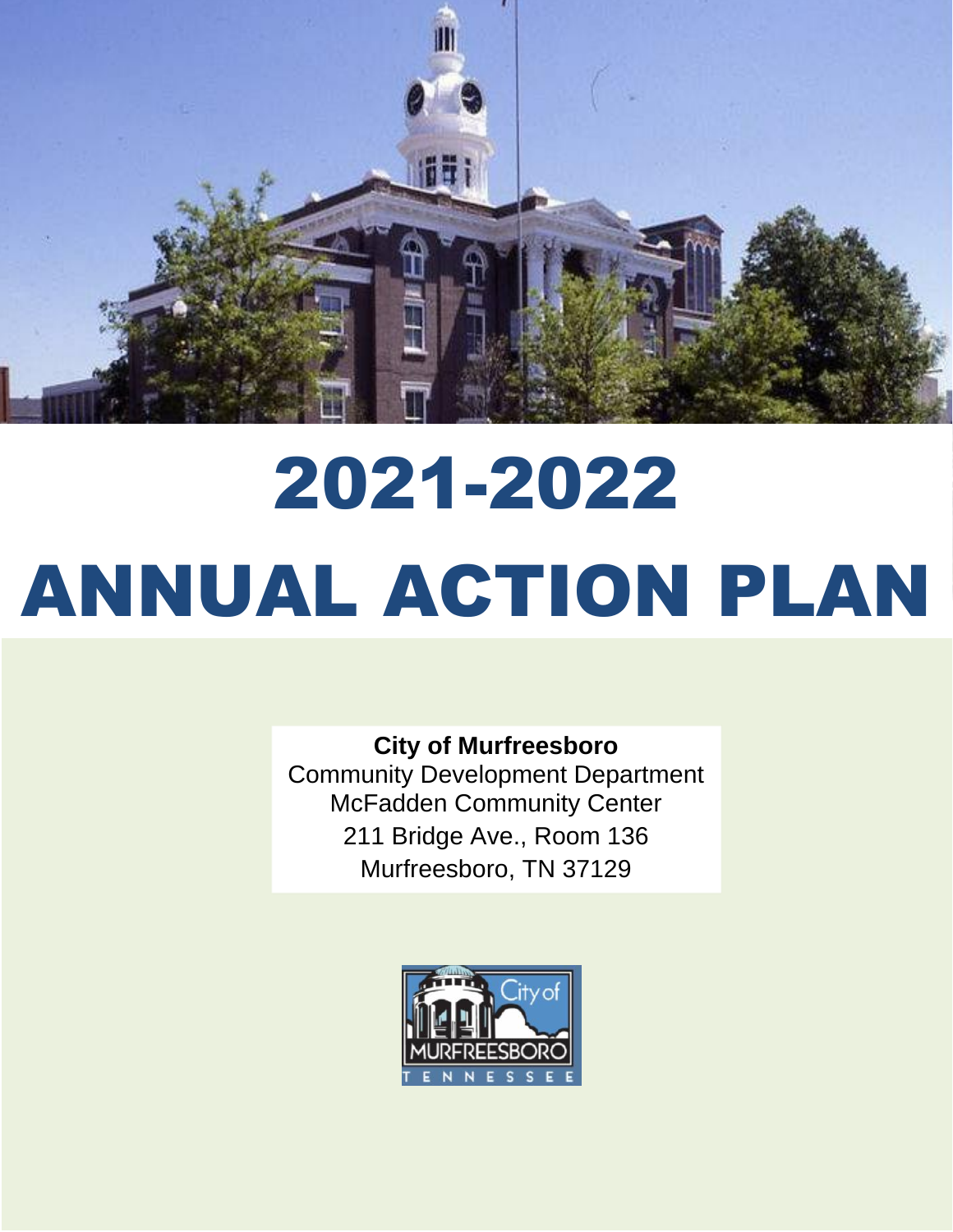# **Table of Contents**

<span id="page-1-0"></span>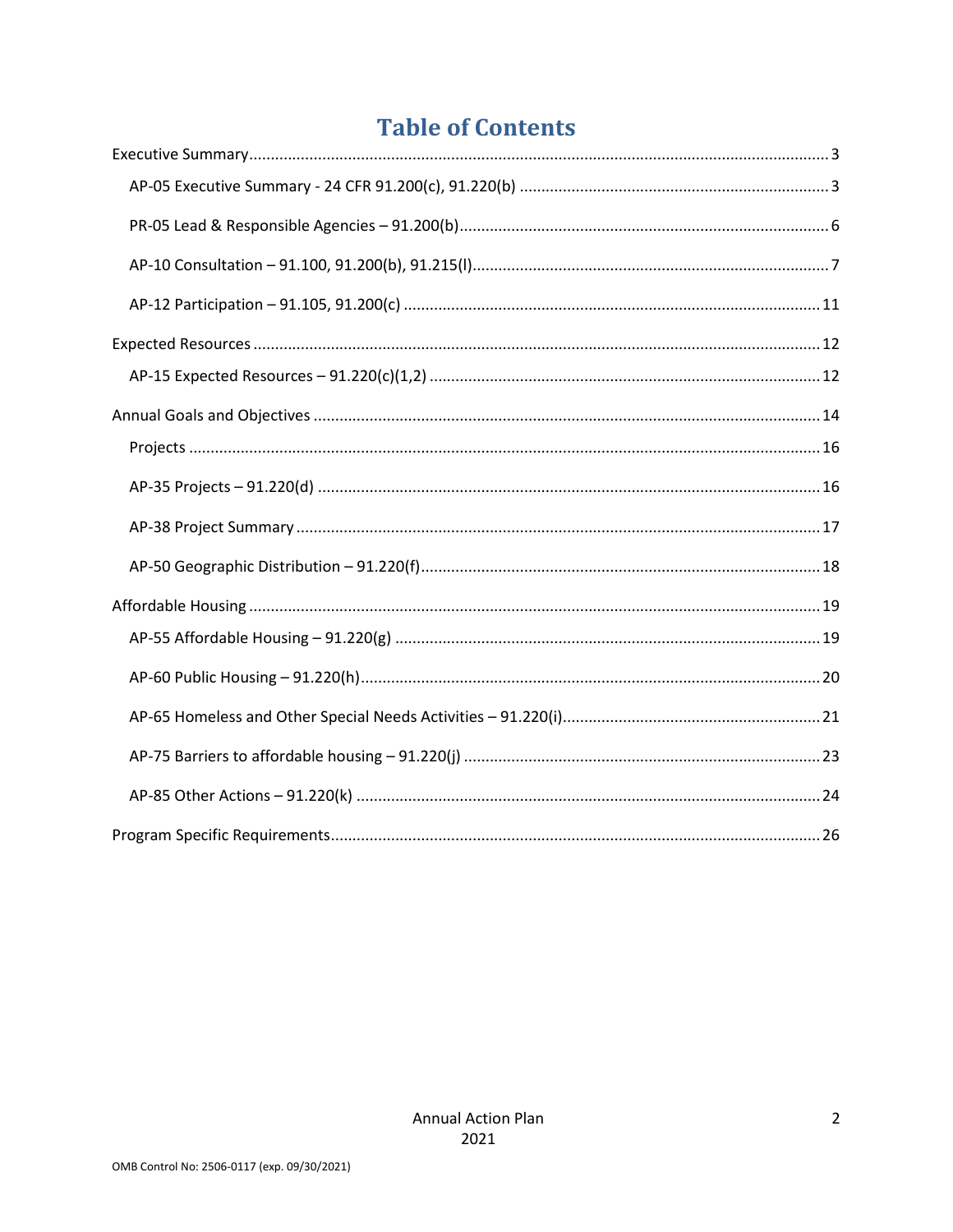# **Executive Summary**

## <span id="page-2-0"></span>**AP-05 Executive Summary - 24 CFR 91.200(c), 91.220(b)**

#### **1. Introduction**

As a recipient of federal grant funds, HUD's City of Murfreesboro is required to submit a Consolidated Plan and Annual Action Plan. These plans serve as the application for funding for the following federal entitlement programs that serve low-income individuals and families.

- Community Development Block Grant (CDBG)
- Emergency Solutions Grant (ESG);
- HOME Investment Partnerships(HOME) program; and
- Housing Opportunities for Persons with Aids (HOPWA).

The City of Murfreesboro's Five-Year Consolidated Plan (Con Plan) is mandated by federal law and regulations promulgated by the U.S. Department of Housing and Urban Development (HUD) in order for the City to receive federal funding for affordable housing and community development initiatives benefitting primarily low- and moderate-income persons. The Annual Action Plan must be prepared and submitted to HUD 45 days before the beginning of the fiscal year or by May 15 of each fiscal year. The City's 2021 fiscal year begins July 1, 2021, and ends June 30, 2022.

#### **2. Summarize the objectives and outcomes identified in the Plan**

Housing needs among residents in Murfreesboro were determined by analyzing housing problems by income level, tenure, and households with special needs for the Consolidated Plan. The Consolidated Plan identified households with one or more housing problems (overcrowding, lacking adequate kitchen or plumbing facilities), and households are experiencing cost burden (paying more than 30% of household income for housing costs) and severe cost burden (paying more than 50% of household income for housing costs). Primary needs highlighted during the Consolidated Plan Public Needs Hearing, Neighborhood Meetings, and stakeholder interviews included the following:

#### • **Public Service Needs:**

- o Additional need for permanent supportive housing programs
- o Lack of facilities and services for unsheltered homeless persons

#### • **Affordable Housing Needs:**

- $\circ$  There is a need for additional emergency shelter & transitional housing beds
- o Limited finance resources of local agencies with rapid re-housing programs
- o Lack of low-income rental housing in Murfreesboro
- o Acquisition, Senior housing and Owner-Occupied Housing Rehabilitation among top housing needs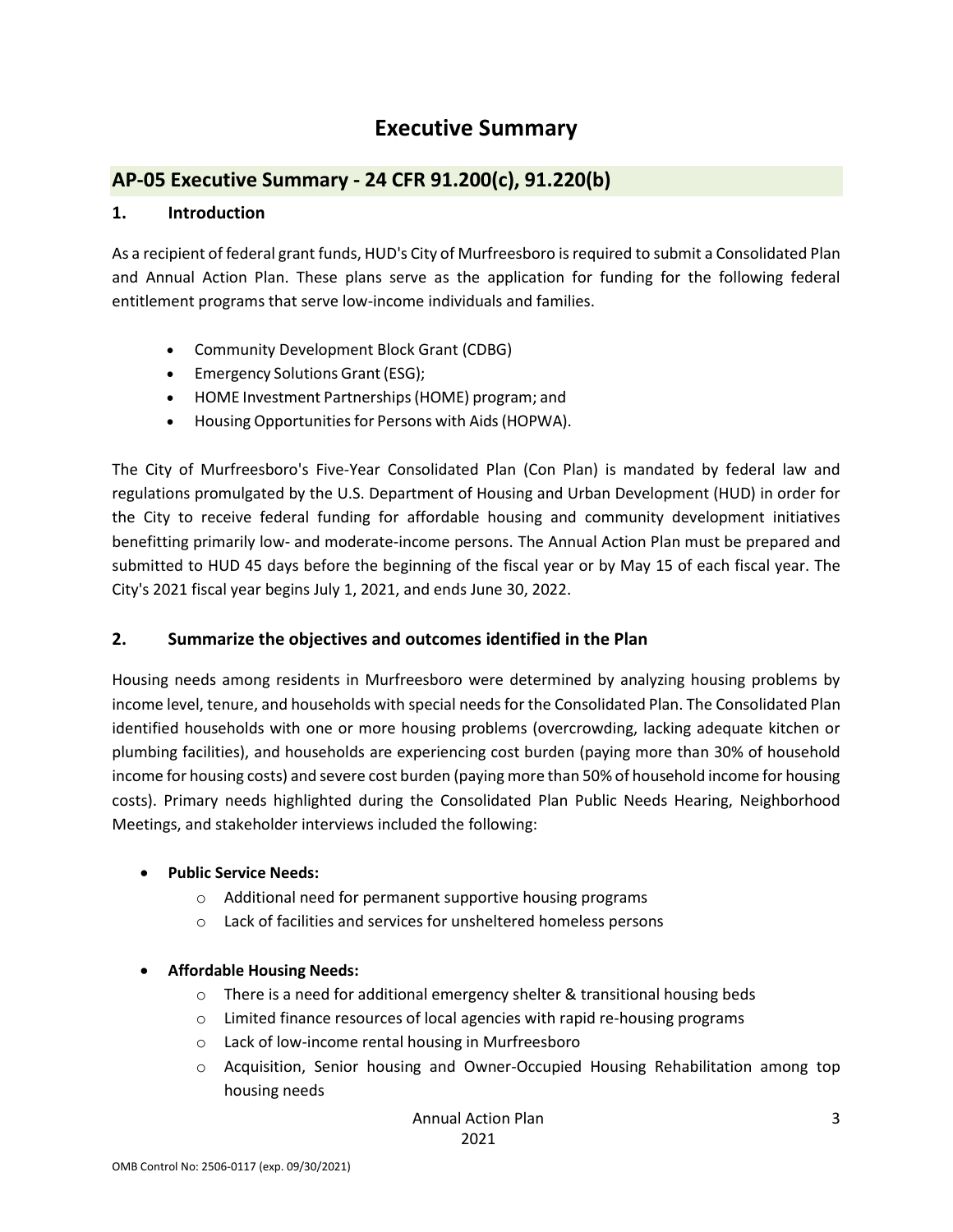#### • **Other Needs:**

o Fair Housing Education

These comments were incorporated into the City's most recent Consolidated Plan and will be addressed through projects undertaken in this Action Plan for activities funded with CDBG dollars.

# **3. Evaluation of past performance - Evaluation of past performance that helped lead the grantee to choose its goals or projects.**

The 2019 CAPER described and evaluated how the City of Murfreesboro invested formula funds from HUD to meet affordable housing and community development needs. This annual report also provided a general assessment of the City's progress in addressing the priorities and objectives in its Five-Year 2019– 2023 Consolidated Plan (Con Plan).

The City of Murfreesboro successfully utilized CDBG funds by increasing affordable housing for low- and moderate-income persons. The City also allocated CDBG to local nonprofit organizations to provide essential social services for the homeless, LMI persons, and non-homeless special needs population.

The City of Murfreesboro received \$868,733.00 in CDBG funding for 2019. A total of \$330,058.96 in CDBG funds was expended in 2019. Below is a summary of the City's 2019 expenditures and accomplishments:

| <b>GOALS</b>                         | <b>EXPENDITURES</b> | <b>ACCOMPLISHMENTS</b> |
|--------------------------------------|---------------------|------------------------|
| <b>Affordable Housing</b>            |                     |                        |
| <b>Housing Rehabilitation</b>        | \$338.39            | 1                      |
| Homeownership Assistance             | \$42,529.69         |                        |
| Acquisition                          | \$30,000.00         | 1                      |
| <b>Public Service Grants</b>         | \$113,209.33        | 2,415                  |
| <b>Fair Housing</b>                  | \$750.00            | 1                      |
| <b>Public Facilities</b>             | \$36,057.00         | 1                      |
| <b>Administration &amp; Planning</b> | \$107,924.55        | $\mathbf{1}$           |
| <b>TOTAL</b>                         | \$330,808.96        | 2.421                  |

## **4. Summary of Citizen Participation Process and consultation process**

Summary from citizen participation section of plan.

During the PY2021 Annual Action Plan preparation, a Public Review Meeting was held on Tuesday, April 20, 2021, to obtain comments on the PY2021 Annual Action Plan draft and funding recommendations for the FY2021 CDBG Program. A 30-day comment period was held from Wednesday, April 7, 2021, through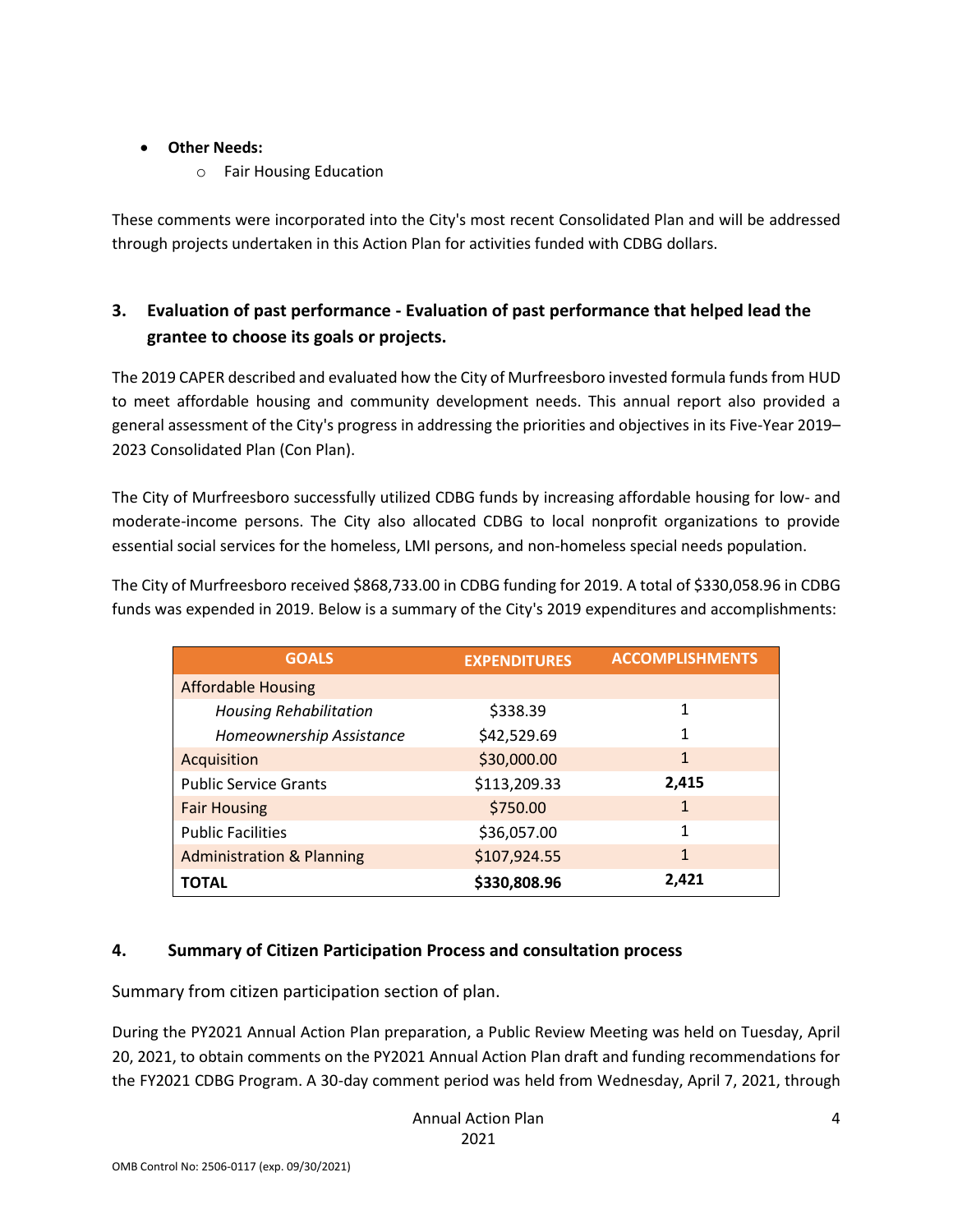Friday, May 7, 2021, for the public to review and provide comments on the Annual Action Plan. The plan was available for review in hard copy at the City's Community Development Department and on the City's Community Development website: [http://www.murfreesborotn.gov](http://www.murfreesborotn.gov/)

### **5. Summary of public comments**

This could be a brief narrative summary or reference an attached document from the Citizen Participation section of the Action Plan.

#### **6. Summary of comments or views not accepted and the reasons for not accepting them**

All comments were accepted

#### **7. Summary**

In summary, the Annual Action Plan has been developed with community input and reflects the City's needs.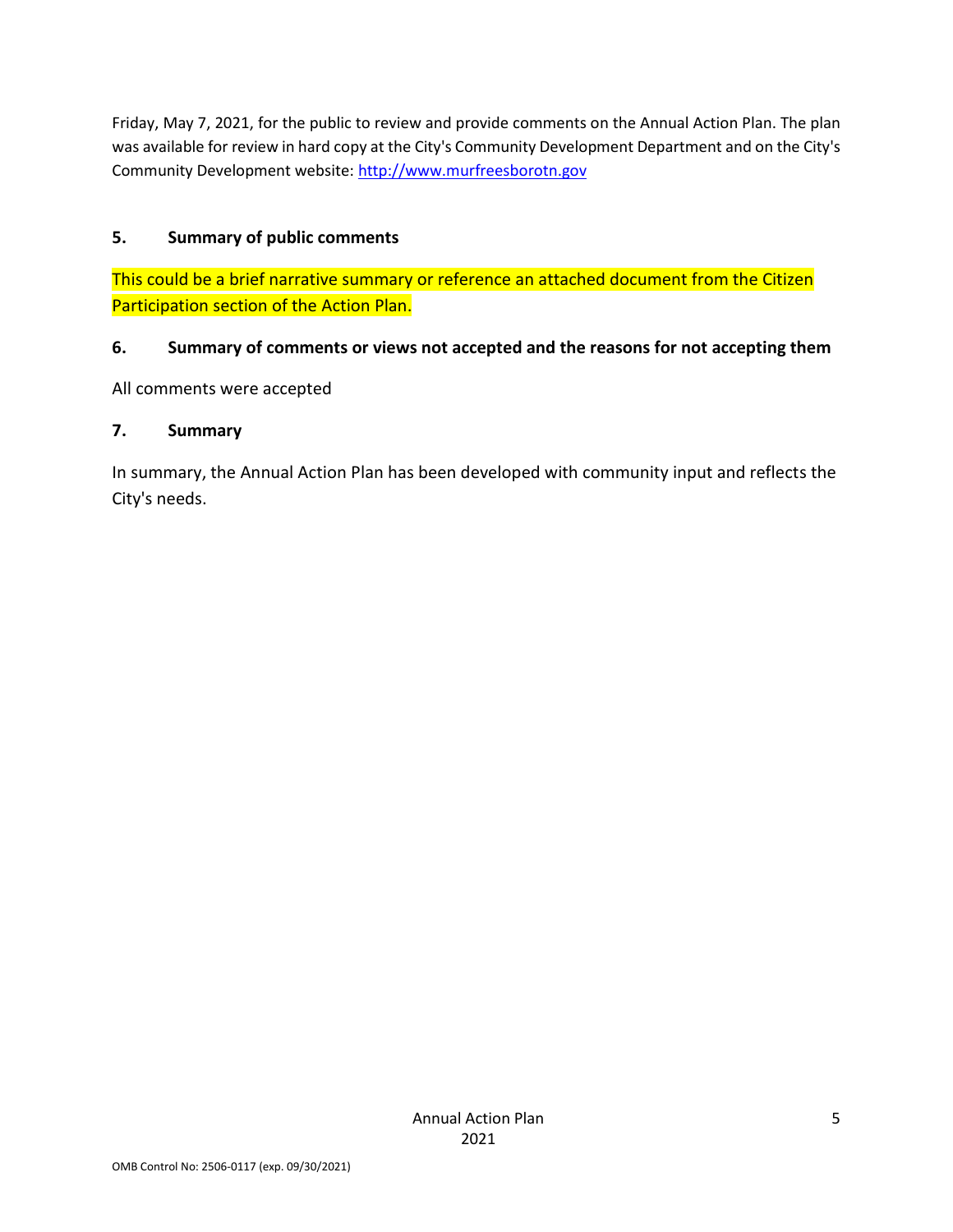# <span id="page-5-0"></span>**PR-05 Lead & Responsible Agencies – 91.200(b)**

#### **1. Agency/entity responsible for preparing/administering the Consolidated Plan**

Describe the agency/entity responsible for preparing the Consolidated Plan and those responsible for administration of each grant program and funding source.

| <b>Agency Role</b>        | <b>Name</b>  | <b>Department/Agency</b>     |
|---------------------------|--------------|------------------------------|
| <b>CDBG Administrator</b> | Murfreesboro | <b>Community Development</b> |
|                           |              | Department                   |

**Table 1 – Responsible Agencies**

#### **Narrative**

The City of Murfreesboro's Community Development Department is the lead agency for the development, administration, and review of the 2021 – 2025 Consolidated Plan and 2021 Annual Action Plan. The Division administers Community Development Block Grant (CDBG) funds received from the U.S. Department of Housing and Urban Development (HUD), and coordinates execution of projects related to the priorities and goals identified in the Consolidated Plan.

#### **Consolidated Plan Public Contact Information**

Helen Glynn Assistant Community Development Director Community Development Department

McFadden Community Center 211 Bridge Ave. Room 136 Murfreesboro, TN 37129 Phone: 615-890-4660 Fax: 615-217-2260 Email: hglynn@murfreesborotn.gov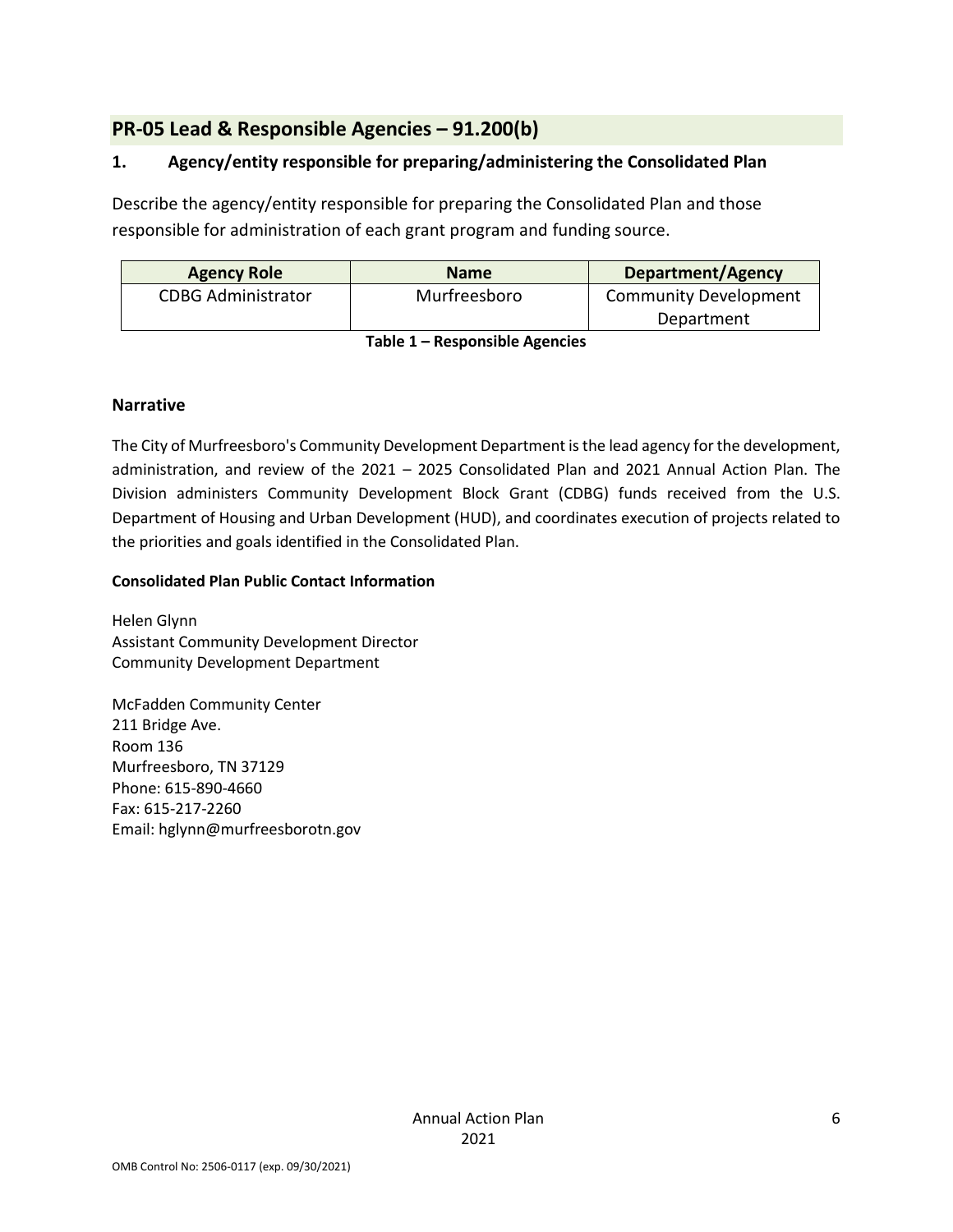# <span id="page-6-0"></span>**AP-10 Consultation – 91.100, 91.200(b), 91.215(l)**

#### **1. Introduction**

The City developed an outreach effort to maximize input from a large cross-section of stakeholders. This outreach effort included public meetings, neighborhood meetings, published meeting notices, and a web survey conducted in both English and Spanish. Consultation with the community and affected service providers is a fundamental component of the Consolidated Plan and Action Plan process. The City of Murfreesboro conducted significant consultation with citizens, municipal officials, nonprofit agencies, public housing agencies, governmental agencies, and the Continuum of Care in preparing this Plan.

The last piece of the stakeholder outreach component involved surveying local broadband and hazard mitigation agencies. Additionally, 312 stakeholders completed Needs Assessment surveys inquiring about the community and housing needs throughout the City. The City held two public needs assessment meetings through its public participation process before developing the plan and one public meeting to review the draft priorities. These meetings are summarized in the Citizen Participation section of this plan. Drafts of the plans have been posted on the City webpage. Notices of public meetings and hearings were published in the local newspaper.

# **Provide a concise summary of the jurisdiction's activities to enhance coordination between public and assisted housing providers and private and governmental health, mental health and service agencies (91.215(l))**

During the development of this Action Plan, the City sought to encourage a high level of public communication and agency consultation to demonstrate its commitment to identifying priority needs and engaging citizens, public agencies, and nonprofit organizations positively and collaboratively. A list of stakeholders and affordable housing providers was developed and included public agencies and private nonprofit organizations whose missions included providing affordable housing and human services to LMI households and persons. These stakeholders were invited to participate in needs assessment meetings held to develop the Action Plan. The list of stakeholders is included in the Citizen Participation Comments section.

Based on the public meetings and stakeholder interviews, a set of priorities was established by the City for the next five years.

## **Describe coordination with the Continuum of Care and efforts to address the needs of homeless persons (particularly chronically homeless individuals and families, families with children, veterans, and unaccompanied youth) and persons at risk of homelessness.**

City of Murfreesboro staff participates with the Housing, Health & Human Services Alliance of Rutherford County (H3ARC) and area service providers to enhance the community's comprehensive Continuum of Care system to end homelessness. This dynamic partnership includes collaborative efforts of a variety of community groups, government agencies. The H3ARC serves as the Lead Agency and has been designated of the CoC as the Collaborative Applicant to apply for the HUD CoC grant. The City enhances coordination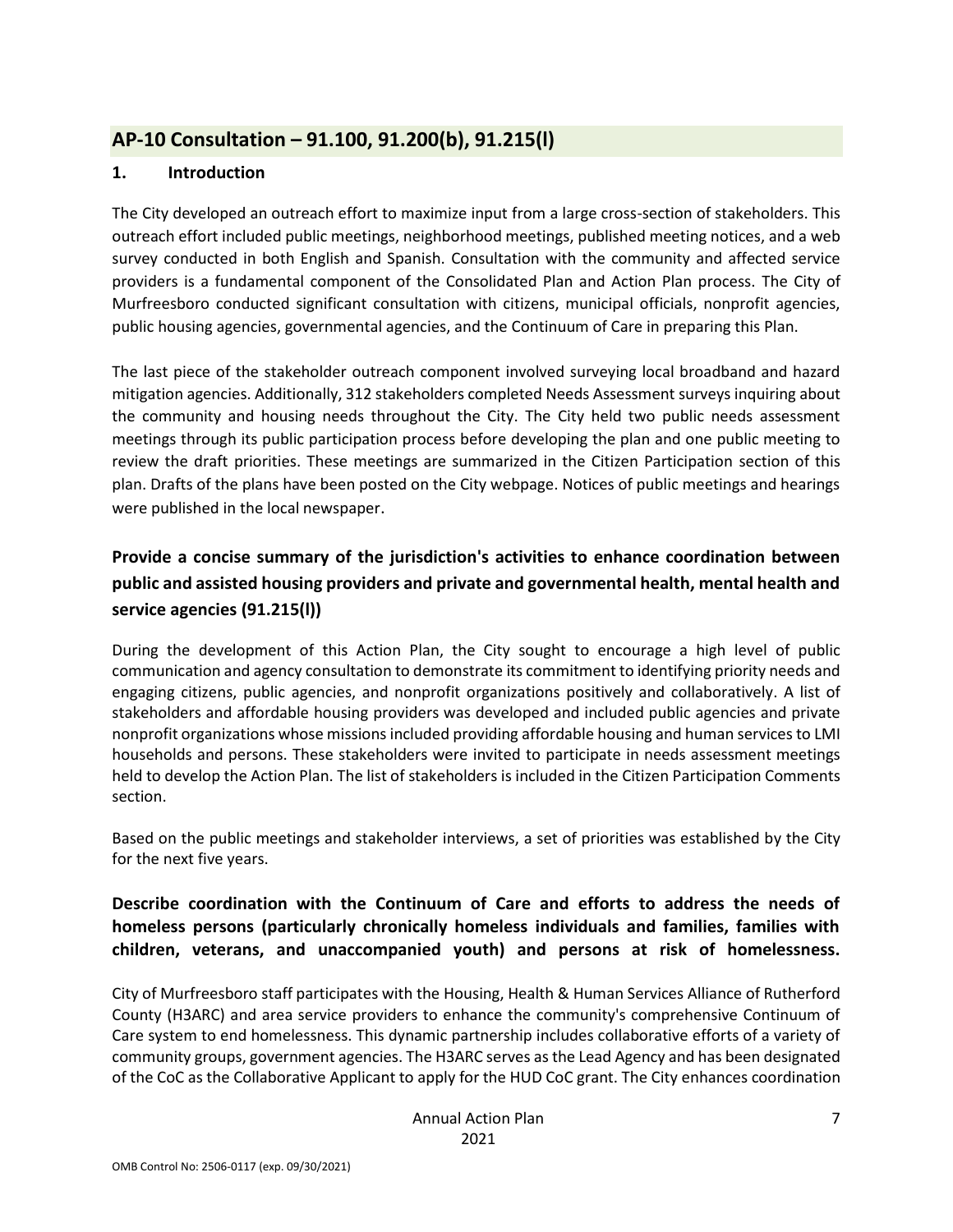of public, private, and nonprofit housing providers, human service agencies, and social service providers through the following actions:

- Continues to work with other jurisdictions and the Murfreesboro Housing Authority to prioritize housing needs, provide services, and maximize the use of federal, state, and local funds for affordable housing, community development, and related services.
- Continues to participate in coordinated efforts for shelter and services assisting homeless individuals and families.
- City staff participates in many of the committees that provide direction for 10-year plan to end homelessness.

**Describe consultation with the Continuum(s) of Care that serves the jurisdiction's area in determining how to allocate ESG funds, develop performance standards for and evaluate outcomes of projects and activities assisted by ESG funds, and develop funding, policies and procedures for the operation and administration of HMIS.**

The City participated in the leadership and guidance of the H3ARC, the lead entity for the Continuum of Care (CoC). The Community Development Director or designee represents the Mayor on the H3ARC Executive Committee and chairs the Rating and Ranking Working Group. The working group is responsible for ranking CoC housing competition applications. The CoC participates in the City's outreach to eligible nonprofit agencies to offer funding through a competitive application process for ESG funding. With the City's representation within the CoC structure on the Executive Committee, at general meetings and in workgroups, the task of allocating funds is based on need in the jurisdiction, and the process is a result of joint efforts. H3ARC is the lead agency for HMIS and training and best practice for the use of HMIS is promoted within the membership. The H3ARC Service Providers Working Group is responsible for developing performance standards. The Rating and Ranking Working Group evaluates outcomes.

# **2. Describe Agencies, groups, organizations and others who participated in the process and describe the jurisdiction's consultations with housing, social service agencies and other entities**

|   | Agency/Group/Organization                                                                                                                                 | The Family Center                                                           |
|---|-----------------------------------------------------------------------------------------------------------------------------------------------------------|-----------------------------------------------------------------------------|
|   | Agency/Group/Organization Type                                                                                                                            | <b>Children Services</b>                                                    |
|   | What section of the Plan was addressed                                                                                                                    |                                                                             |
|   | by Consultation?                                                                                                                                          | Other – Non-Housing Community Development Needs                             |
|   | How was the<br>Agency/Group/Organization consulted<br>and what are the anticipated outcomes<br>of the consultation or areas for improved<br>coordination? | The organization was consulted through a Needs<br><b>Assessment Meeting</b> |
| 2 | Agency/Group/Organization                                                                                                                                 | Boys & Girls Club of Rutherford County                                      |
|   |                                                                                                                                                           |                                                                             |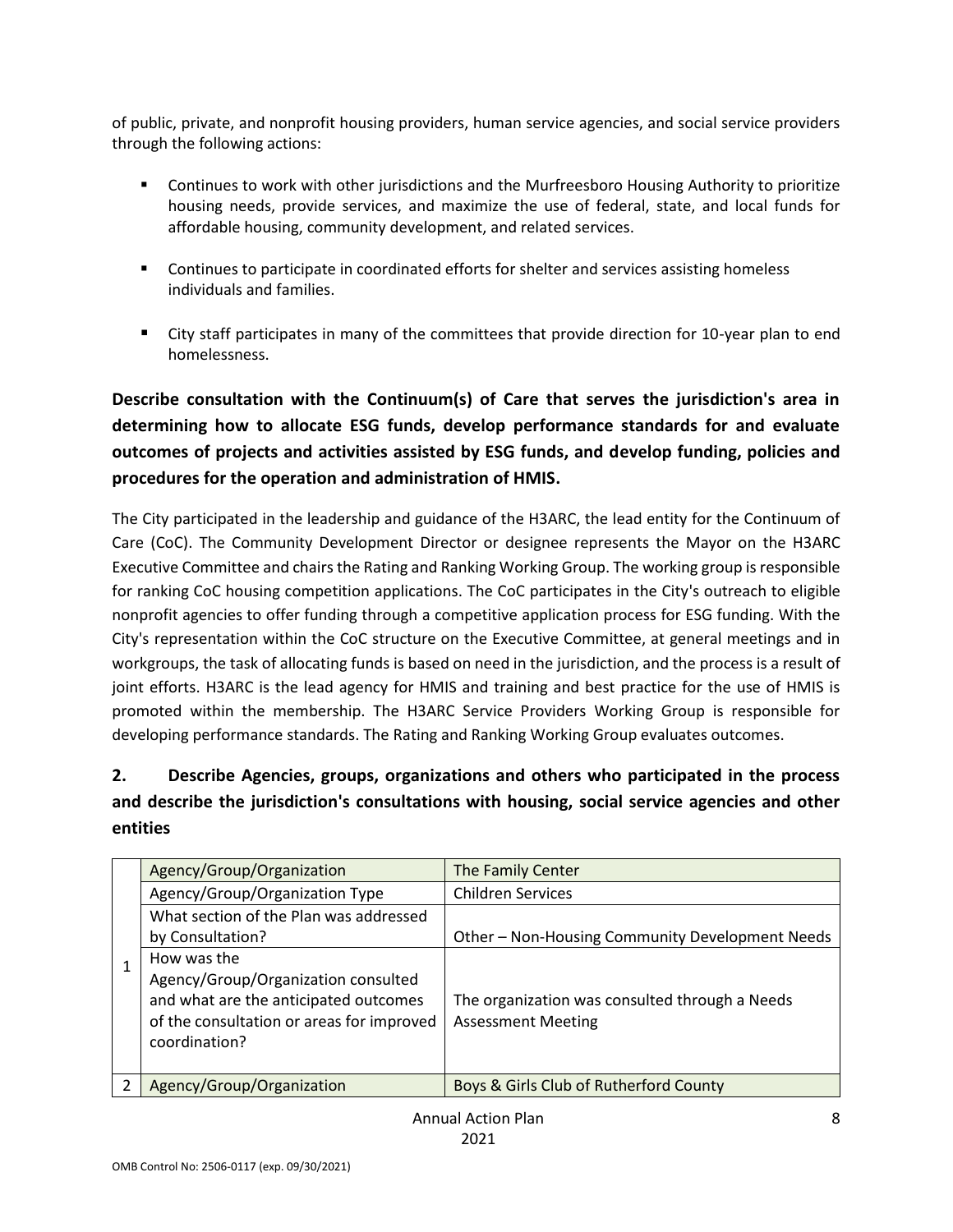|   | Agency/Group/Organization Type            | Youth services                                  |
|---|-------------------------------------------|-------------------------------------------------|
|   | What section of the Plan was addressed    |                                                 |
|   | by Consultation?                          | Other - Non-Housing Community Development Needs |
|   | How was the                               |                                                 |
|   | Agency/Group/Organization consulted       | The organization was consulted through a Needs  |
|   | and what are the anticipated outcomes     | <b>Assessment Meeting</b>                       |
|   | of the consultation or areas for improved |                                                 |
|   | coordination?                             |                                                 |
|   | Agency/Group/Organization                 | Doors of Hope                                   |
|   | Agency/Group/Organization Type            | Services - Homeless                             |
|   | What section of the Plan was addressed    |                                                 |
|   | by Consultation?                          | Housing Needs Assessment Homeless Strategy      |
| 3 | How was the                               |                                                 |
|   | Agency/Group/Organization consulted       | The organization was consulted through a Needs  |
|   | and what are the anticipated outcomes     | <b>Assessment Meeting</b>                       |
|   | of the consultation or areas for improved |                                                 |
|   | coordination?                             |                                                 |
|   | Agency/Group/Organization                 | The Journey Home                                |
|   | Agency/Group/Organization Type            | Housing/Homeless                                |
|   | What section of the Plan was addressed    |                                                 |
|   | by Consultation?                          | Housing Needs Assessment Homeless Strategy      |
| 4 | How was the                               |                                                 |
|   | Agency/Group/Organization consulted       |                                                 |
|   | and what are the anticipated outcomes     | The organization was consulted through a Needs  |
|   | of the consultation or areas for improved | <b>Assessment Meeting</b>                       |
|   | coordination?                             |                                                 |

Table 2 – Agencies, groups, organizations who participated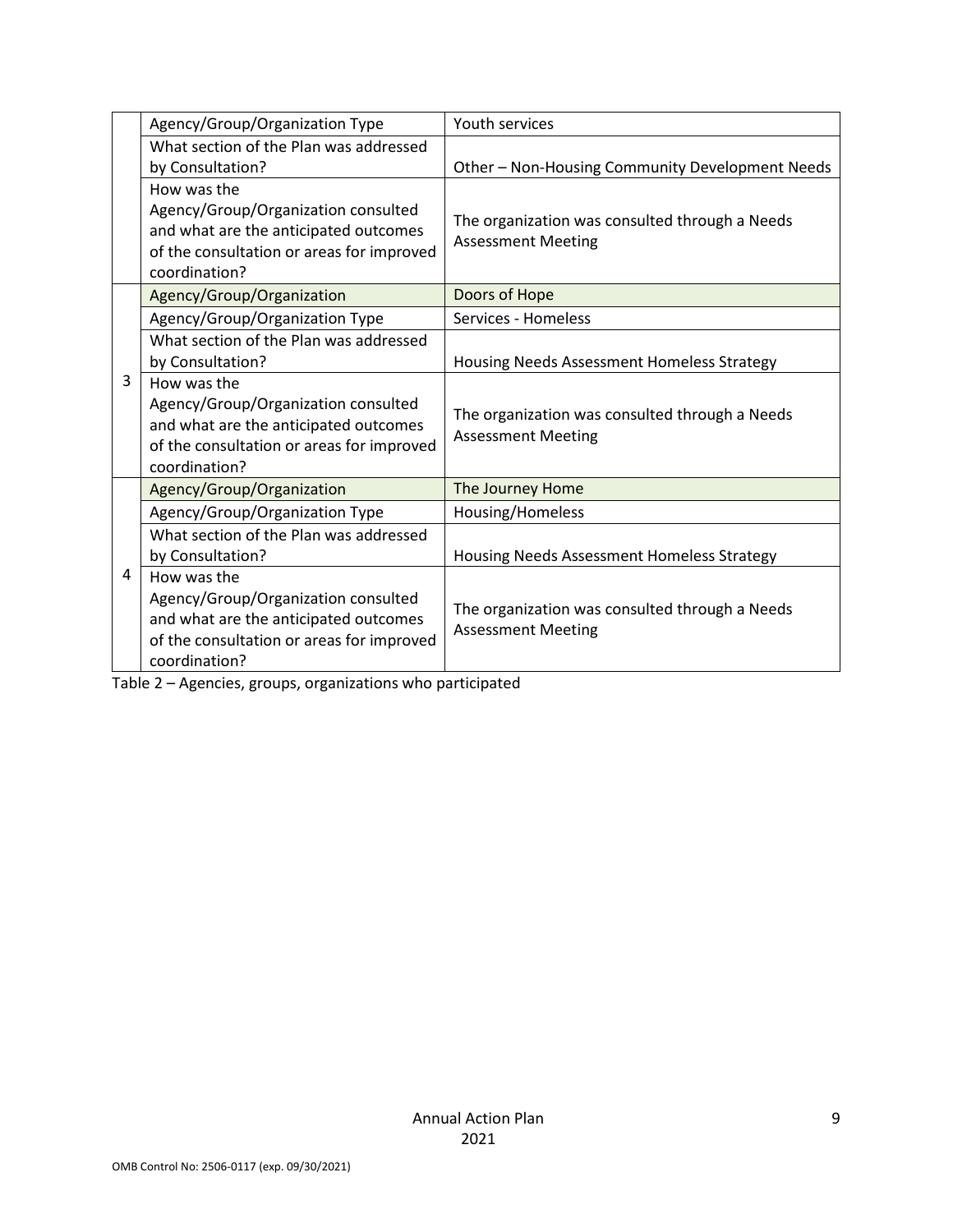#### **Identify any Agency Types not consulted and provide rationale for not consulting**

All entities were considered for consultation.

| Name of Plan                                                  | <b>Lead Organization</b>                                          | How do the goals of your<br><b>Strategic Plan overlap with</b><br>the goals of each plan?                                    |
|---------------------------------------------------------------|-------------------------------------------------------------------|------------------------------------------------------------------------------------------------------------------------------|
| Continuum of Care                                             | Housing, Health & Human Services<br>Alliance of Rutherford County | Affordable housing, services,<br>and economic development                                                                    |
| 10-Year Plan to Prevent Hunger and<br><b>End Homelessness</b> | Housing, Health & Human Services<br>Alliance of Rutherford County | The Strategic Plan's goals to<br>address homelessness align<br>with Continuum of Care's<br>goals and strategies.             |
| Analysis of Impediments to Fair<br>Housing Choice, 2015       | City of Murfreesboro                                              | Barriers to affordable<br>housing opportunities from<br>the Analysis of Impediments<br>were included in this Action<br>Plan. |
| <b>Public Housing Plan</b>                                    | Murfreesboro Housing Authority                                    | MHA's Five-Year Plan to<br>ensure consistency with<br>City's HUD Consolidated Plan                                           |

**Other local/regional/state/federal planning efforts considered when preparing the Plan**

**Table 3 – Other local / regional / federal planning efforts**

# **Describe cooperation and coordination with other public entities, including the State and any adjacent units of general local government, in the implementation of the Consolidated Plan (91.215(l))**

In accordance with 24 CFR 91.100(4), the City will notify adjacent units of local government of the nonhousing community development needs included in its Consolidated Plan. The City will continue to interact with public entities at all levels to ensure coordination and cooperation in the implementation of the Consolidated Plan and thereby maximizing the benefits of the City's housing and community development activities for the residents being served.

#### **Narrative (optional):**

Combined, these agencies provide housing and supportive services to the community's special needs populations, including persons with disabilities, homeless families and individuals, chronic homeless persons, persons with HIV/AIDS, and the elderly. In addition to many of the agencies listed above many of the groups and agencies that were consulted provided information during the development of the plan.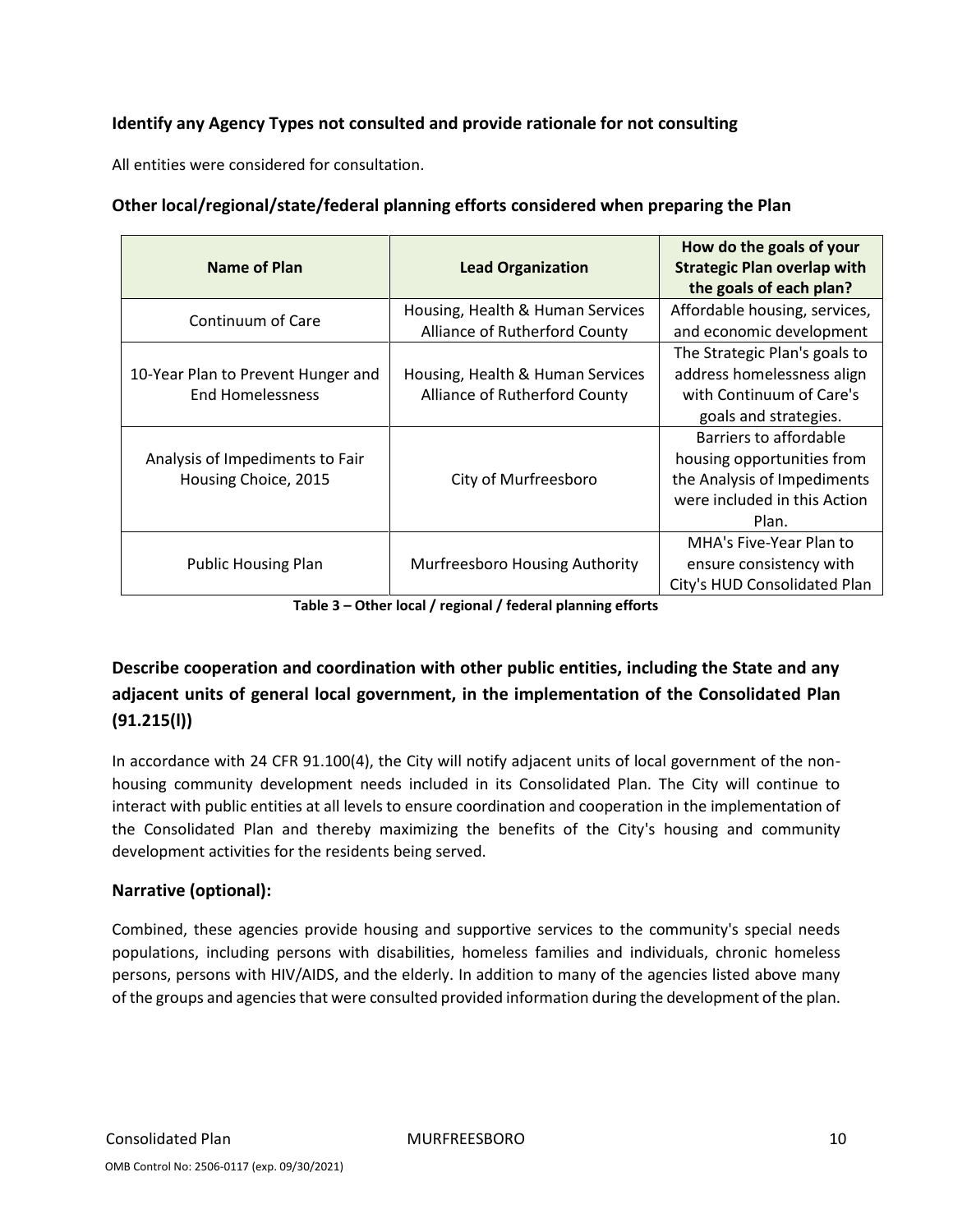# <span id="page-10-0"></span>**AP-12 Participation – 91.105, 91.200(c)**

## **1. Summary of citizen participation process/Efforts made to broaden citizen participation Summarize citizen participation process and how it impacted goal-setting**

City of Murfreesboro Community Development staff worked with the community in developing goals and objectives. The developed goals are a result of feedback from the community regarding issues to be resolved and projects in need of funding. The City has an adopted Citizen Participation Plan to ensure consistent outreach efforts. A community needs survey in English and Spanish was available to residents, housing service providers. A 30-day comment period was held from Wednesday, April 7, 2021 through Friday, May 7, 2021 for the public to review and provide comments on the Annual Action Plan.

#### **Citizen Participation Outreach**

| Sort Or<br>der | Mode of Ou<br>treach     | <b>Target of Ou</b><br>treach       | Summary of<br>response/atte<br>ndance                                         | Summary of<br>comments re<br>ceived                                                    | Summary of co<br>mments not<br>accepted<br>and reasons | URL (If<br>applica<br>ble) |
|----------------|--------------------------|-------------------------------------|-------------------------------------------------------------------------------|----------------------------------------------------------------------------------------|--------------------------------------------------------|----------------------------|
| 1              | Public<br><b>Hearing</b> | Non-targeted/<br>broad<br>community |                                                                               |                                                                                        | None                                                   | n/a                        |
| $\overline{2}$ | Newspaper<br>Ad          | Non-targeted/<br>broad<br>community | The public was<br>notified of the<br>public meetings<br>via a newspaper<br>ad | The City did<br>not receive<br>any comments<br>based solely<br>on the<br>newspaper ad. | All comments<br>were accepted                          | n/a                        |

<span id="page-10-1"></span>**Table 4 – Citizen Participation Outreach**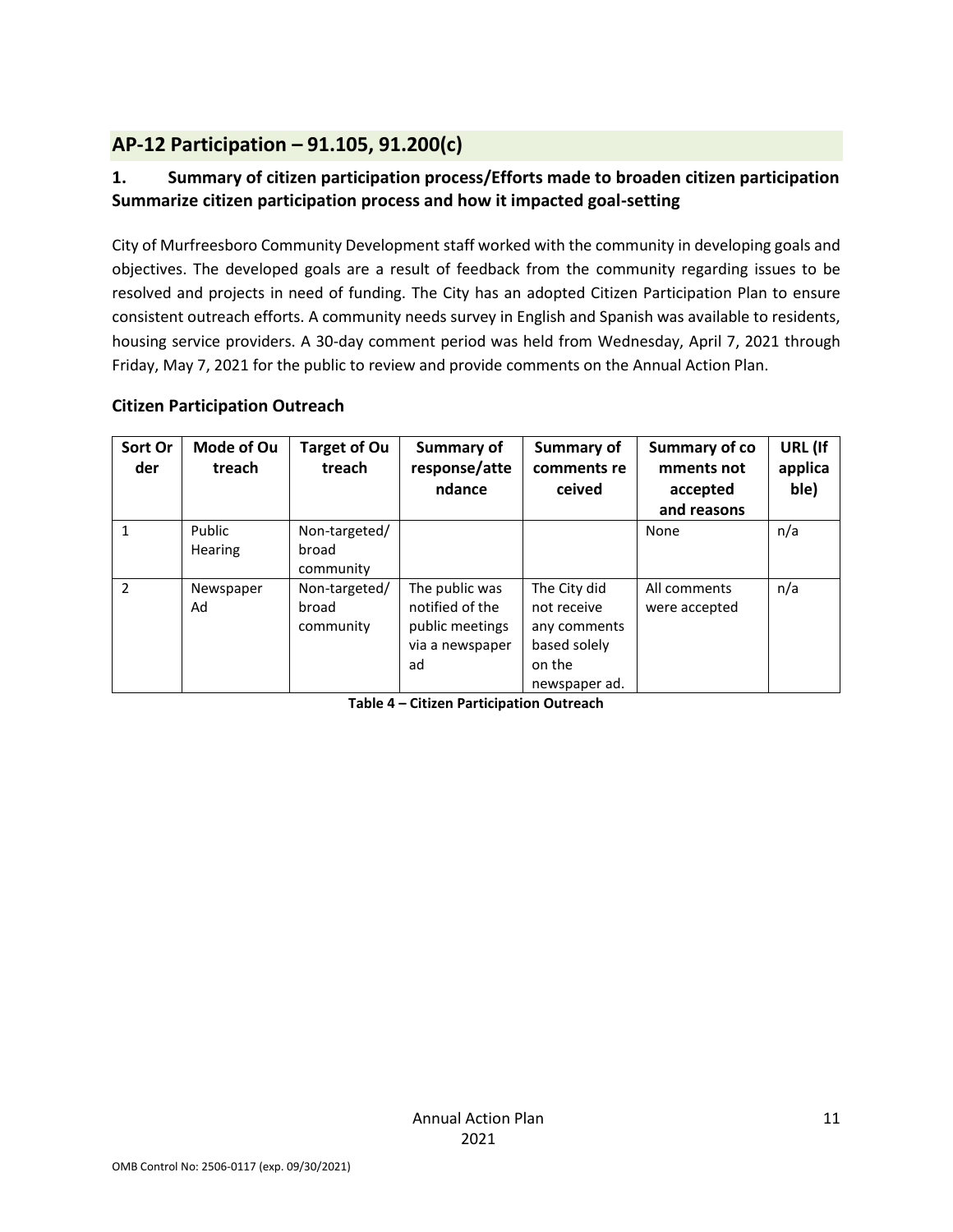# **Expected Resources**

# <span id="page-11-0"></span>**AP-15 Expected Resources – 91.220(c)(1,2)**

#### **Introduction**

The City of Murfreesboro is a CDBG entitlement city. The City is not a HOME participating jurisdiction, is not a direct Emergency Solutions Grant recipient, nor does it receive HOPWA funding. Along with the City's 2021-2022 annual CDBG allocations, this figure includes \$200,000.00 in prior year CDBG funds that will be reprogrammed for use this year. Additionally, this figure includes an estimated \$40,000 in program income, which the City anticipates receiving from its CDBG program for use in 2021- 2022.

#### **Anticipated Resources**

| Program     | <b>Source</b> | <b>Uses of Funds</b> |                    | <b>Expected Amount Available Year 1</b> | <b>Expected</b>   | <b>Narrative</b> |                  |                    |
|-------------|---------------|----------------------|--------------------|-----------------------------------------|-------------------|------------------|------------------|--------------------|
|             | οf            |                      | Annual             | Program                                 | <b>Prior Year</b> | Total:           | Amount           | <b>Description</b> |
|             | <b>Funds</b>  |                      | <b>Allocation:</b> | Income:                                 | <b>Resources:</b> |                  | <b>Available</b> |                    |
|             |               |                      | \$                 | \$                                      |                   |                  | Remainder        |                    |
|             |               |                      |                    |                                         |                   |                  | of ConPlan       |                    |
|             |               |                      |                    |                                         |                   |                  |                  |                    |
| <b>CDBG</b> | public        | Acquisition          | \$950,146          | \$75,000                                | \$0               | \$1,025,146      | \$4,100,584      | Community          |
|             |               | Admin and            |                    |                                         |                   |                  |                  | Development        |
|             | federal       | Planning             |                    |                                         |                   |                  |                  | <b>Block Grant</b> |
|             |               | Economic             |                    |                                         |                   |                  |                  | 2021-2022          |
|             |               | Development          |                    |                                         |                   |                  |                  | program year       |
|             |               | Housing              |                    |                                         |                   |                  |                  | allocation;        |
|             |               | Public               |                    |                                         |                   |                  |                  | Estimated          |
|             |               | <b>Improvements</b>  |                    |                                         |                   |                  |                  | Program            |
|             |               | Public               |                    |                                         |                   |                  |                  | Income and         |
|             |               | <b>Services</b>      |                    |                                         |                   |                  |                  | <b>Prior Year</b>  |
|             |               |                      |                    |                                         |                   |                  |                  | Resources.         |

**Table 5 - Expected Resources – Priority Table**

## **Explain how federal funds will leverage those additional resources (private, state and local funds), including a description of how matching requirements will be satisfied.**

The in-kind value of office space, utilities and administrative support from the City's general fund help leverage CDBG funds. The Murfreesboro Parks & Recreation provides meeting spaces in its facilities for public hearings and other meetings sponsored by the Community Development Department as an in-kind contribution. Both federal mandates and local policy requires some level of leveraging in most of the entitlement programs offered by the City. As an example, the City's Affordable Housing Assistance Program for first-time home buyers requires a 1% contribution from the purchaser. Public Services grant subrecipients are required to provide a dollar-for-dollar match for CDBG funds. Matching funds can come from agency funds, in-kind contributions of goods and services, volunteer hours and/or value of donated buildings or fair value of rental/lease.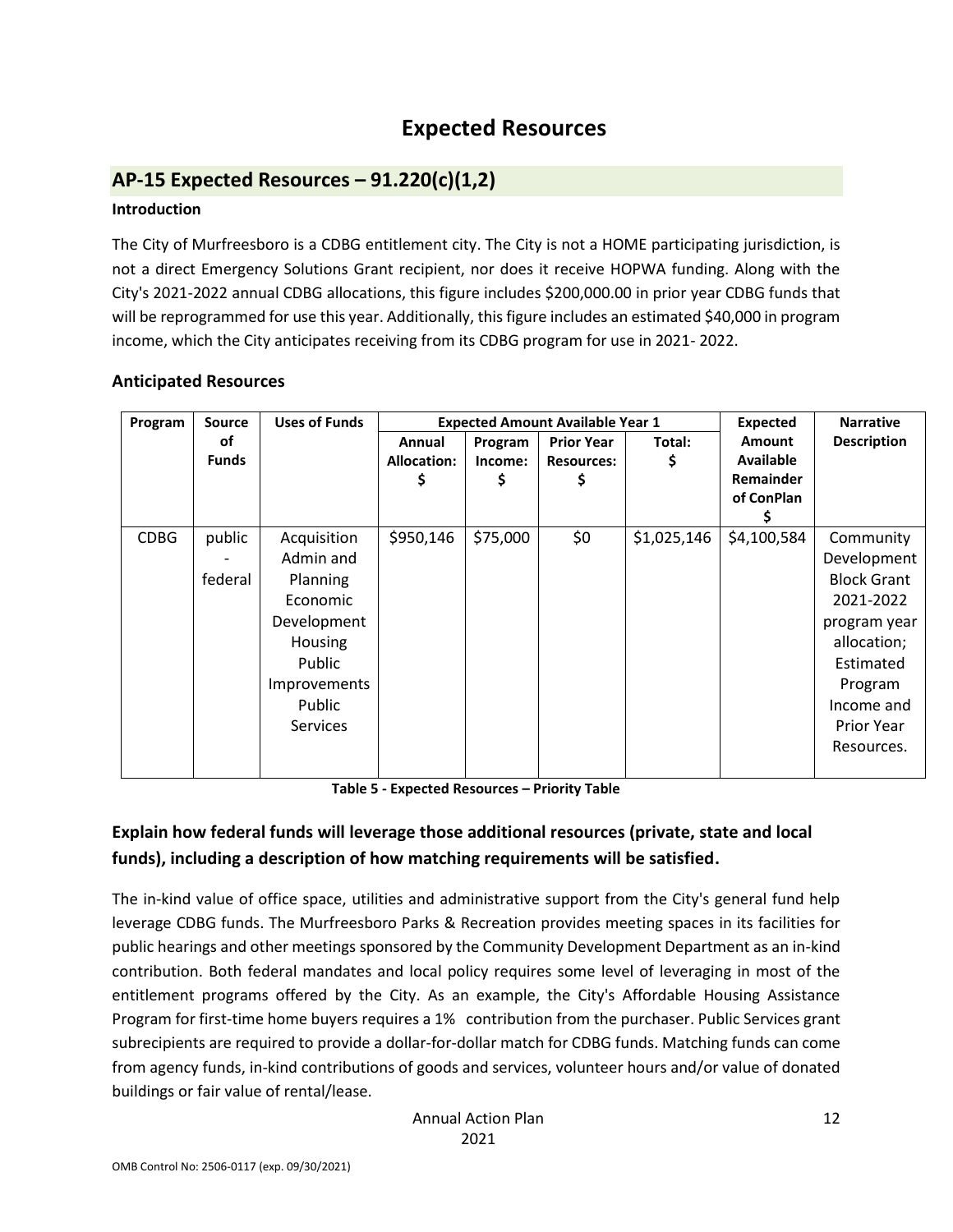# **If appropriate, describe publically owned land or property located within the jurisdiction that may be used to address the needs identified in the plan.**

The City does not anticipate using any publicly owned land or property located in Murfreesboro to address the needs identified in this plan.

#### **Discussion**

The City of Murfreesboro receives CDBG funding directly from U.S. Department of Housing and Urban Development (HUD). The City receives a share of the state's Emergency Solutions Grant (ESG) allocation through the City Set-Aside program from Tennessee Housing Development Agency (THDA).

The City does not receive HUD funding from the HOME Partnerships Investment Program (HOME). The Housing Opportunity for Persons with AIDS (HOPWA) grantee for the Nashville-Davidson-Murfreesboro-Franklin MSA is Metropolitan Housing and Development Agency (MDHA). The City consults with MDHA regarding HOPWA allocations. The City is not a direct recipient of any funds covered in §91.2(b).

The City is the Collaborative Applicant for Continuum of Care TN-510 (Murfreesboro and Rutherford County). HUD has announced awards to TN-510 agencies totaling \$636,524 in its Continuum of Care (CoC) housing competition.

Public housing is the responsibility of Murfreesboro Housing Authority. A copy of MHA's most recent 5- Year and Annual Plan is available for review at its main office: 415 North Maple Street, Murfreesboro.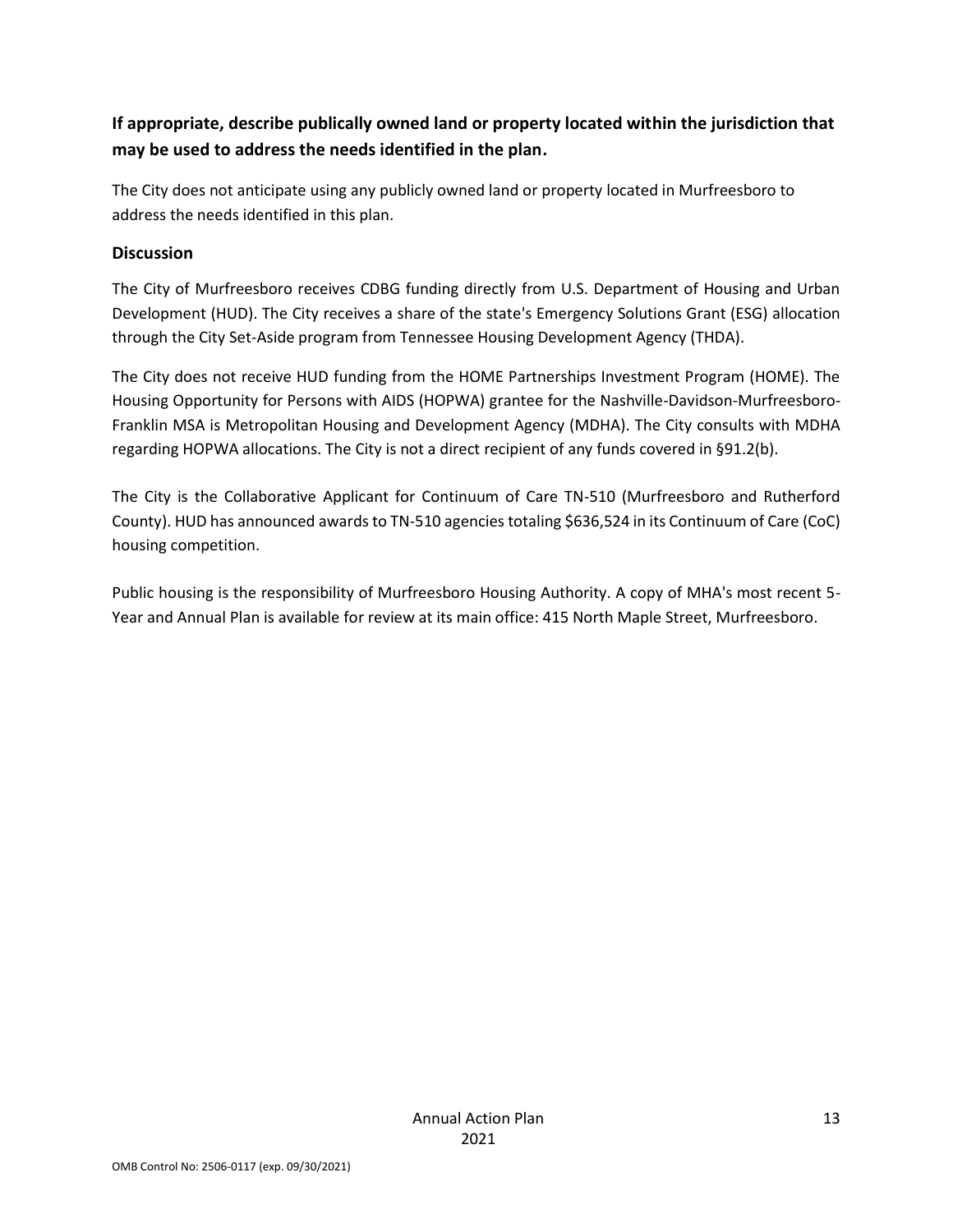# **Annual Goals and Objectives**

# **AP-20 Annual Goals and Objectives**

#### **Goals Summary Information**

<span id="page-13-0"></span>

| <b>Sort Order</b> | <b>Goal Name</b>                 | <b>Start</b> | End  | Category    | Geographic | <b>Needs</b>           | <b>Funding</b>     | <b>Goal Outcome Indicator</b> |
|-------------------|----------------------------------|--------------|------|-------------|------------|------------------------|--------------------|-------------------------------|
|                   |                                  | Year         | Year |             | Area       | <b>Addressed</b>       |                    |                               |
|                   | <b>CDBG Administration &amp;</b> | 2021         | 2022 | Community   | Citywide   | Provide                | CDBG: \$188,029.20 | Other: Planning &             |
|                   | Planning                         |              |      | Development |            | Administration         |                    | Administration                |
|                   |                                  |              |      |             |            | & Planning             |                    |                               |
| $\overline{2}$    | <b>Fair Housing</b>              | 2021         | 2022 | Community   | Citywide   | Affirmatively          | CDBG: \$2,000      | Affirmatively Furthering Fair |
|                   |                                  |              |      | Development |            | <b>Furthering Fair</b> |                    | <b>Housing Activities</b>     |
|                   |                                  |              |      |             |            | Housing                |                    |                               |
|                   |                                  |              |      |             |            | Choice                 |                    |                               |
| 3                 | <b>Provide Public Services</b>   | 2021         | 2022 | Community   | Citywide   | <b>Public Services</b> | CDBG: \$142,521.90 | Number of low-income persons  |
|                   |                                  |              |      | Development |            |                        |                    | served                        |
| 4                 | Public                           | 2021         | 2022 | Community   | Citywide   | Public                 | CDBG: \$187,663.90 | Number of low-income persons  |
|                   | Facilities/Infrastructure        |              |      | Development |            | Facilities             |                    | served in area                |
| 5                 | Rehabilitation                   | 2021         | 2022 | Community   | Citywide   | <b>Housing</b>         | CDBG: \$100,000    | Housing units rehabbed        |
|                   |                                  |              |      | Development |            | Affordability          |                    |                               |
| 6                 | Economic                         | 2021         | 2022 | Community   | Citywide   | Economic               | CDBG: \$180,000    | <b>Businesses Assisted</b>    |
|                   | Development                      |              |      | Development |            | Development            |                    |                               |
| 7                 | Affordable Housing               | 2021         | 2022 | Community   | Citywide   | Housing                | CDBG: \$100,000    | <b>Financial Assistance</b>   |
|                   | Assistance (AHA)                 |              |      | Development |            | Affordability          |                    |                               |
| 8                 | <b>Acquisition Rental</b>        | 2021         | 2022 | Community   | Citywide   | Housing                | CDBG: \$49,931     | Housing units acquired        |
|                   | Housing                          |              |      | Development |            | Affordability          |                    |                               |
| <b>TOTAL</b>      |                                  |              |      |             |            |                        | \$950,146.00       |                               |

**Table 6 – Goals Summary**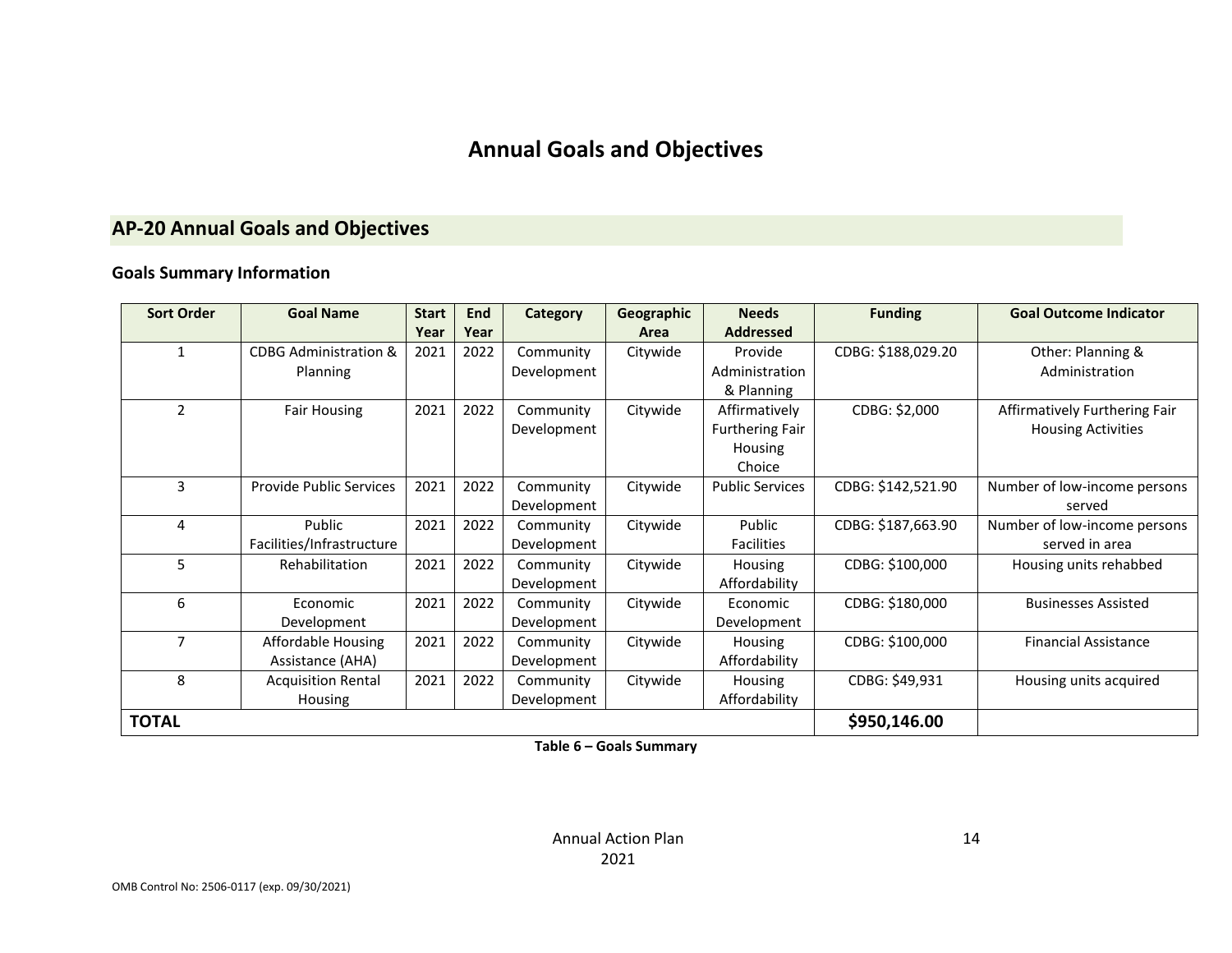#### **Goal Descriptions**

**Goal Name:** Planning and administration

**Goal Descriptions:** Administrative and planning costs to operate the CDBG program successfully

**Goal Name:** Affirmatively Furthering Fair Housing Choice

**Goal Description:** Support targeted fair housing activities such as fair housing education, complaint handling services, and enforcement.

**Goal Name:** Provide public services

**Goal Description:** Provision of public services for projects that provide supportive services to low and moderateincome households and persons

**Goal Name:** Public Facility/Improvements

**Goal Description:** Facility renovations in low and moderate income areas

**Goal Name:** Housing Affordability [Rehabilitation, AHA, Acquisition of Rental Housing]

**Goal Description:** Support housing rehabilitation, homeownership opportunities for households through down

payment or closing cost assistance

**Goal Name:** Economic Development

**Goal Description:** Support economic development activities in low income areas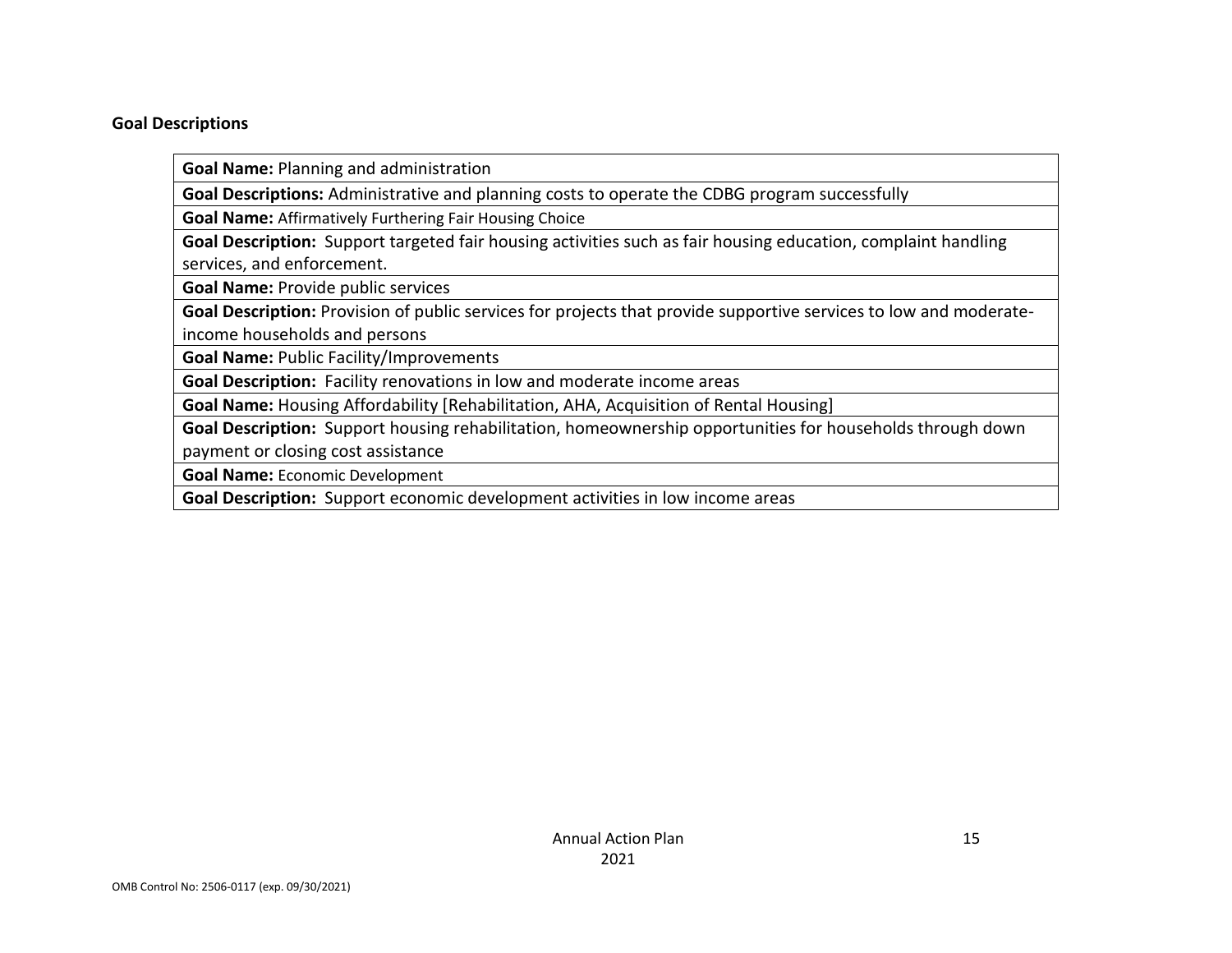# **Projects**

# <span id="page-15-1"></span><span id="page-15-0"></span>**AP-35 Projects – 91.220(d)**

#### **Introduction**

The City has planned the following projects for the upcoming year and identified in the table below with additional details provided in Section AP-38.

#### **Projects**

| <b>Sort Order</b> | <b>Goal Name</b>                          |
|-------------------|-------------------------------------------|
| 1                 | <b>CDBG Administration &amp; Planning</b> |
| 2                 | <b>Fair Housing</b>                       |
| 3                 | <b>Provide Public Services</b>            |
| 4                 | Public Facilities/Infrastructure          |
| 5                 | Rehab                                     |
| 6                 | <b>Economic Development</b>               |
| 7                 | Affordable Housing Assistance (AHA)       |
| 8                 | <b>Acquisition Rental Housing</b>         |

Table 7 - Project Information

#### **Describe the reasons for allocation priorities and any obstacles to addressing underserved needs**

The City has pursued a variety of strategies to impact the identified needs of the community, the primary obstacle to meeting the underserved needs is the lack of sufficient financial resources. Annually several project proposals may be unfunded or receive only partial funding due to lack of available resources.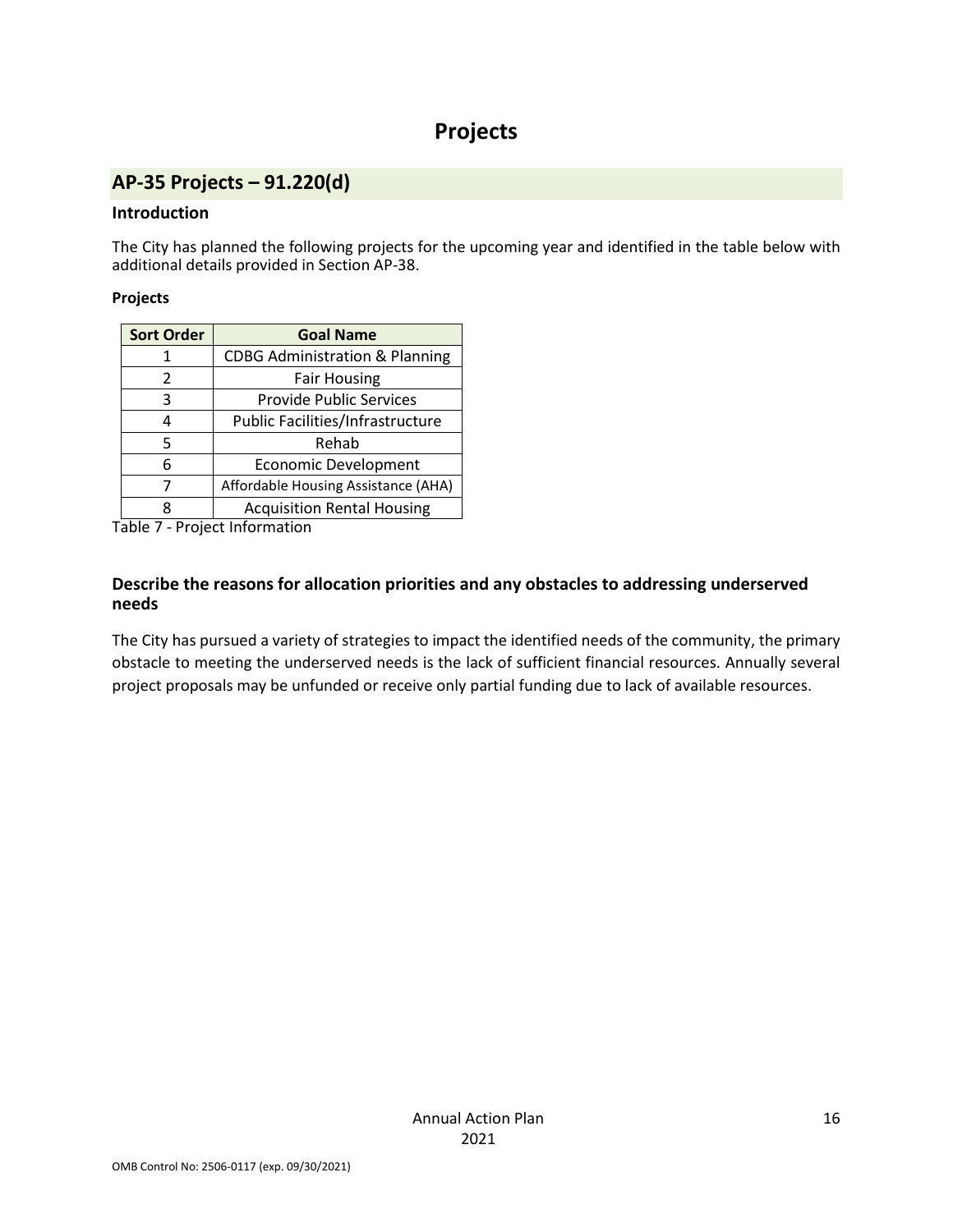# **AP-38 Project Summary**

# **Project Summary Information**

<span id="page-16-0"></span>

| Sort           | <b>Goal Name</b>                              | <b>Start</b> | <b>End</b> | Category                     | Geographic | <b>Needs</b>                                                     | <b>Funding</b>        | <b>Goal Outcome</b>                                                  |
|----------------|-----------------------------------------------|--------------|------------|------------------------------|------------|------------------------------------------------------------------|-----------------------|----------------------------------------------------------------------|
| <b>Order</b>   |                                               | Year         | Year       |                              | Area       | <b>Addressed</b>                                                 |                       | <b>Indicator</b>                                                     |
| $\mathbf{1}$   | <b>CDBG Administration &amp;</b><br>Planning  | 2021         | 2022       | Affordable<br><b>Housing</b> | Citywide   | Provide<br>Administration &<br>Planning                          | CDBG:<br>\$188,029.20 | Other: Planning &<br>Administration                                  |
| 2              | <b>Fair Housing</b>                           | 2021         | 2022       | Community<br>Development     | Citywide   | Affirmatively<br><b>Furthering Fair</b><br><b>Housing Choice</b> | CDBG: \$2,000         | Affirmatively<br><b>Furthering Fair</b><br><b>Housing Activities</b> |
| 3              | <b>Provide Public Services</b>                | 2021         | 2022       | Community<br>Development     | Citywide   | <b>Public Services</b>                                           | CDBG:<br>\$142,521.90 | Number of low-<br>income persons<br>served                           |
| 4              | Public<br>Facilities/Infrastructure           | 2021         | 2022       | Community<br>Development     | Citywide   | Public Facilities/<br>Infrastructure                             | CDBG:<br>\$187,663.90 | Number of low-<br>income persons<br>served in area                   |
| 5              | Rehab                                         | 2021         | 2022       | Community<br>Development     | Citywide   | Housing<br>Affordability                                         | CDBG:<br>\$100,000    | Housing units<br>rehabbed                                            |
| 6              | Economic Development                          | 2021         | 2022       | Community<br>Development     | Citywide   | Economic<br>Development                                          | CDBG:<br>\$180,000    | Microenterprise<br>Development                                       |
| $\overline{7}$ | <b>Affordable Housing</b><br>Assistance (AHA) | 2021         | 2022       | Community<br>Development     | Citywide   | Housing<br>Affordability                                         | CDBG:<br>\$100,000    | Down payment<br>Assistance                                           |
| 8              | <b>Acquisition Rental Housing</b>             | 2021         | 2022       | Community<br>Development     | Citywide   | Housing<br>Affordability                                         | CDBG:<br>\$49,931     | Housing units acquired                                               |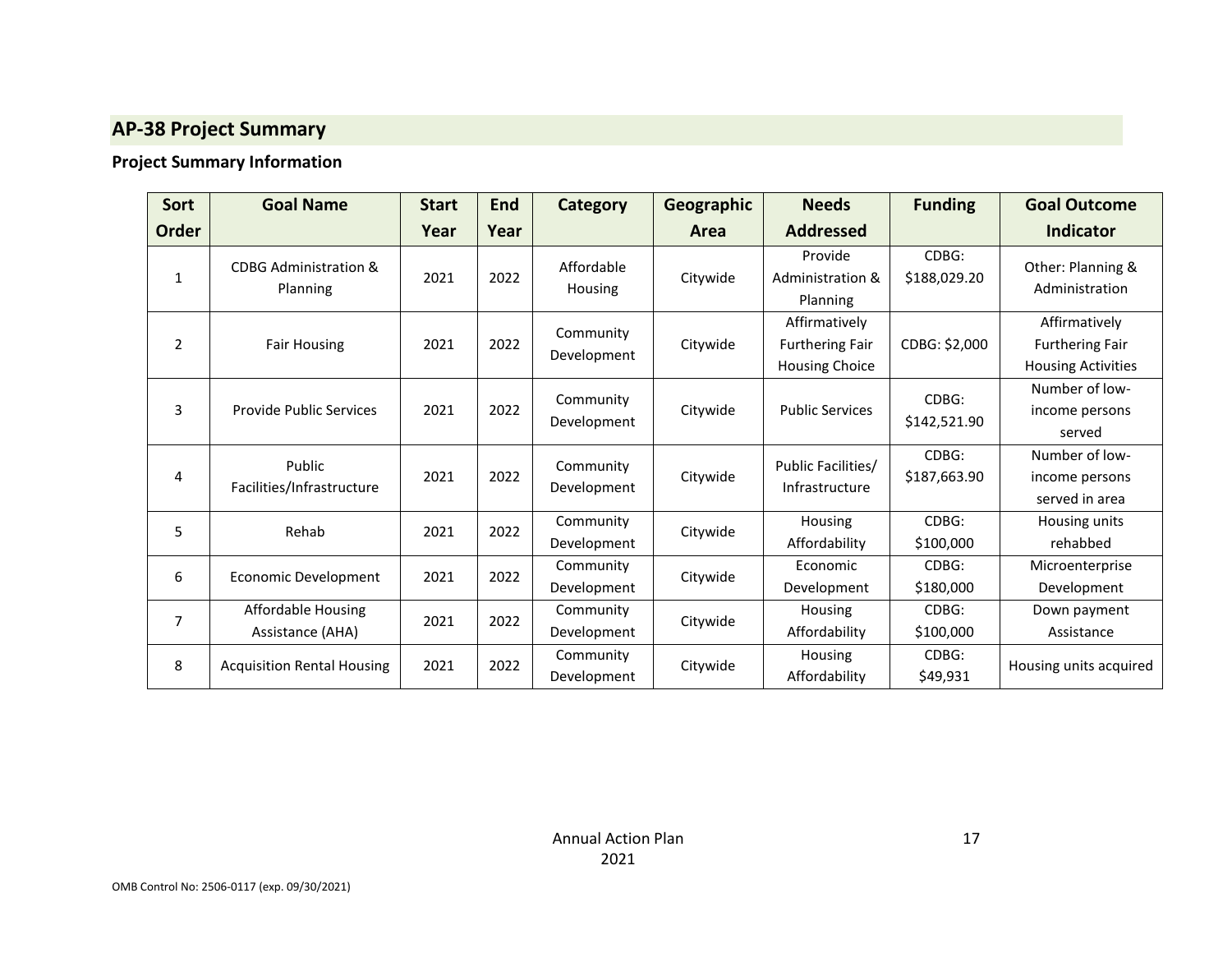# <span id="page-17-0"></span>**AP-50 Geographic Distribution – 91.220(f)**

# **Description of the geographic areas of the entitlement (including areas of low-income and minority concentration) where assistance will be directed.**

Murfreesboro is an urban area that relies on widely accepted data such as American Community Survey (ACS), HUD low and moderate-income summary data, and Federal Financial Institutions Examinations Council (FFIEC) data to determine areas throughout the community with concentrations of low and moderate-income communities. Program resources are allocated city-wide based on low-mod areas, which often coincide with areas of minority concentration. Over the next five years, the City intends to utilize CDBG funds in areas where 51% or more of residents have low or moderate household incomes).

#### **Geographic Distribution**

|                                   | Target Area   Percentage of Funds |  |  |  |  |  |
|-----------------------------------|-----------------------------------|--|--|--|--|--|
| Citywide                          | 80%                               |  |  |  |  |  |
| Eable O - Cannonable Distuibution |                                   |  |  |  |  |  |

**Table 8 - Geographic Distribution** 

#### **Rationale for the priorities for allocating investments geographically**

The City will allocate resources to the low- and moderate-income block groups within the City. The areas outlined in green on the map will generally be prioritized for allocation of resources, however, individual low- and moderate-income persons residing anywhere in the City may be eligible beneficiaries of CDBG funds.



Source: HUD Con Plan Mapping Tool. https://egis.hud.gov/cpdmaps/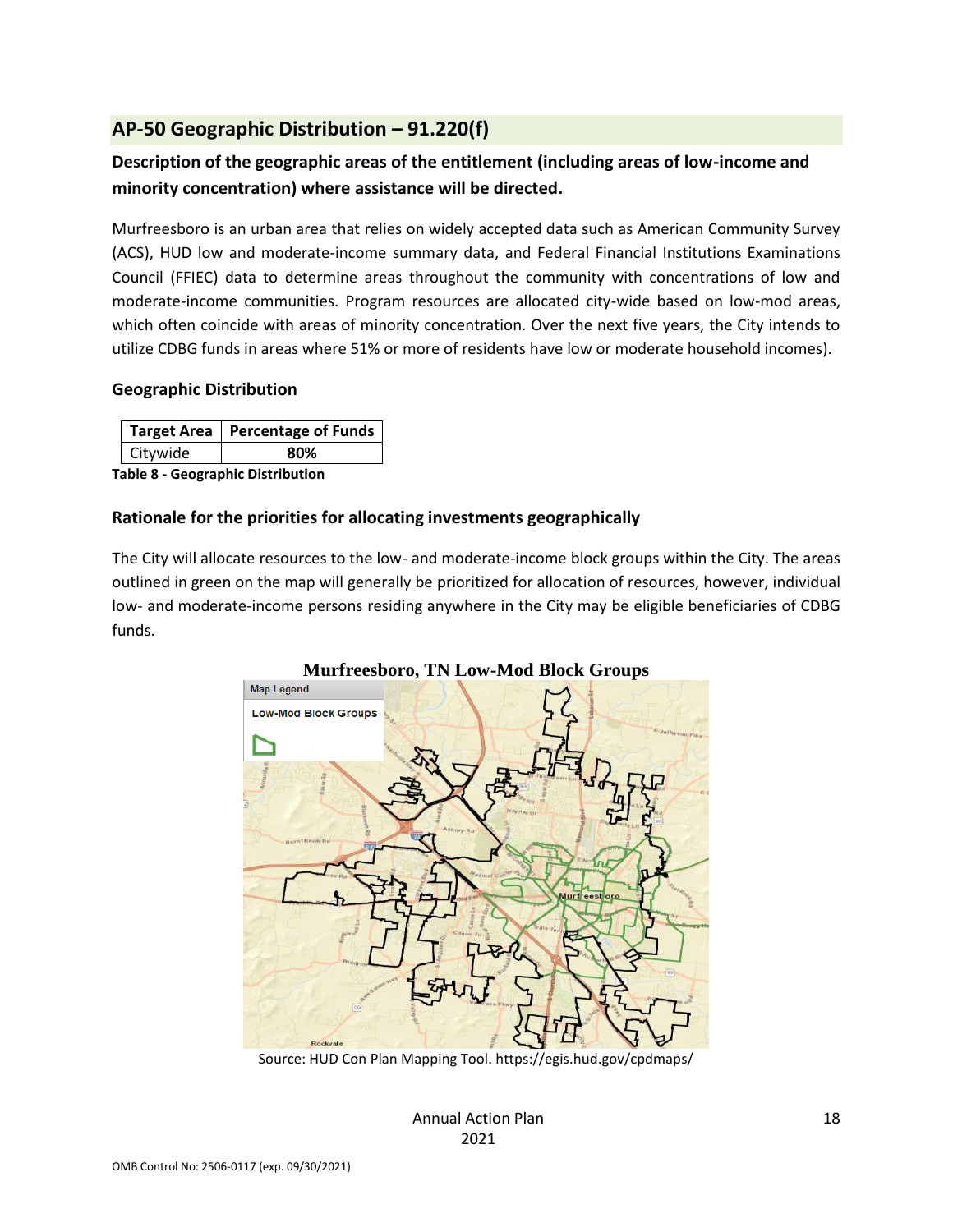# **Affordable Housing**

# <span id="page-18-1"></span><span id="page-18-0"></span>**AP-55 Affordable Housing – 91.220(g)**

#### **Introduction**

The City of Murfreesboro with its nonprofit partners will provide affordable rental and homeowner housing, including assistance to people with disabilities and homeless individuals and families. The special needs population will be served through grants to local service providers. The homeless population will be served through assistance grants to local service providers. To address these needs, the City will use CDBG and THDA ESG funds to support the rehabilitation of existing units and providing homeless services.

| One Year Goals for the Number of Households to be Supported |       |
|-------------------------------------------------------------|-------|
| Homeless                                                    | 50    |
| Non-Homeless                                                | 1,500 |
| Special-Needs                                               |       |
| Total                                                       | 2,000 |

**Table 9 - One Year Goals for Affordable Housing by Support Requirement**

| One Year Goals for the Number of Households Supported Through |    |  |
|---------------------------------------------------------------|----|--|
| <b>Rental Assistance</b>                                      |    |  |
| The Production of New Units                                   |    |  |
| <b>Rehab of Existing Units</b>                                | 5  |  |
| <b>Acquisition of Existing Units</b>                          |    |  |
| Total                                                         | 10 |  |

**Table 10 - One Year Goals for Affordable Housing by Support Type**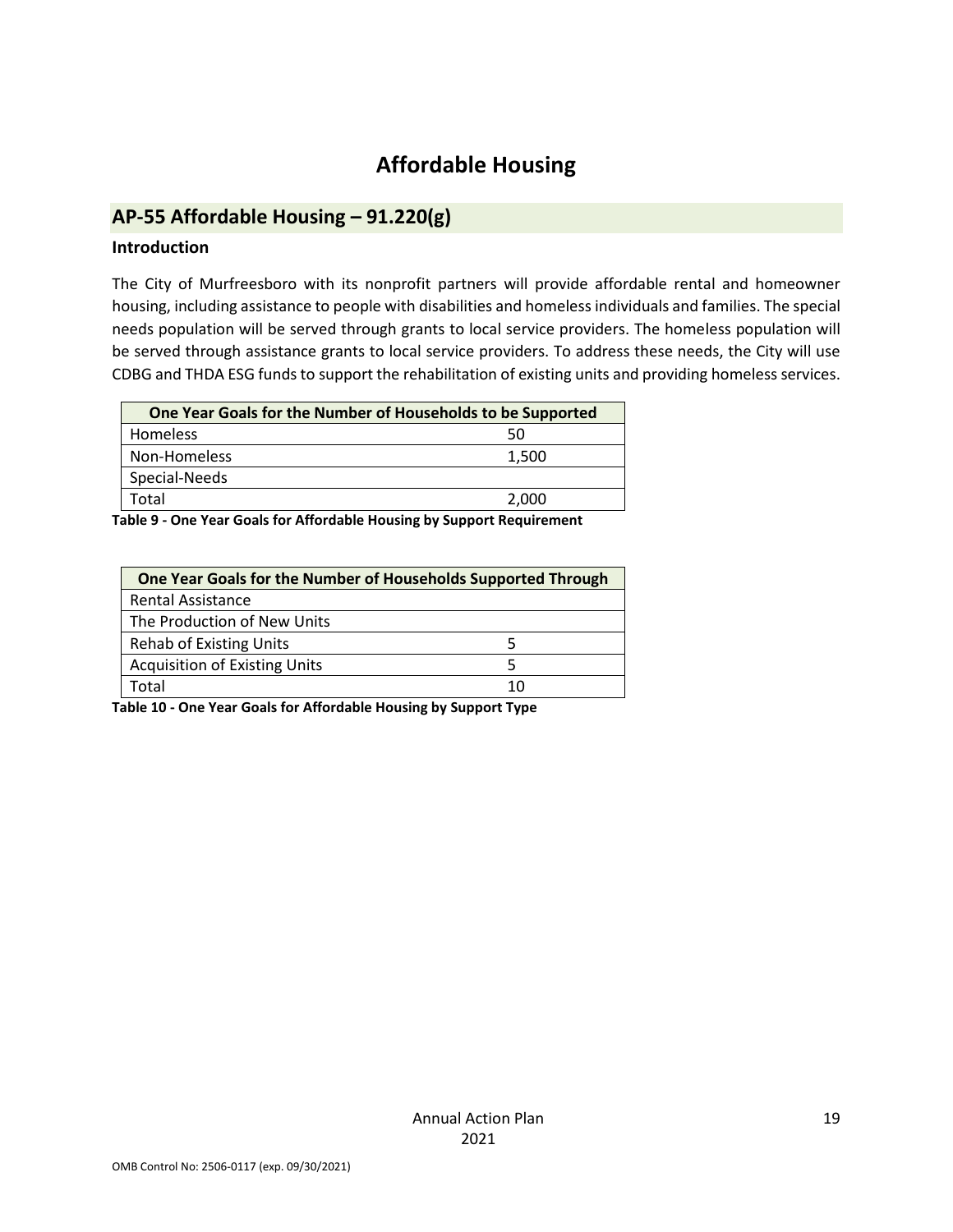# <span id="page-19-0"></span>**AP-60 Public Housing** *–* **91.220(h)**

#### **Introduction**

The MHA is an independent authority established under state law, is separate from the general control of the City and is not required by a Section 504 Voluntary Compliance Agreement to increase the number of accessible units.

#### **Actions planned during the next year to address the needs to public housing**

The MHA has been approved for the RAD conversion of Parkside and Mercury Court properties. The is taking the first step in a multi-phase, multi-year process. That step is to create a master plan for the redevelopment of Oakland Court, a 76-home public housing neighborhood on approximately 20 acres between North Academy and Maney Avenues. The multi-year plan will replace 76 homes at Oakland Court with new homes and increase the total number of homes to 150 almost doubling the number of homes available there to qualified families. Upon completion of Oakland Court, the MHA will relocate the residents of Mercury Court residents to Oakland Court.

# **Actions to encourage public housing residents to become more involved in management and participate in homeownership**

The MHA undertakes a variety of initiatives to increase resident involvement which include established programs that represent all residents living in Housing Authority developments. The MHA coordinates programs, activities, and services offered to residents, including:

- **EXECT Family Self Sufficiency Program designed to assist residents with achieving self-sufficiency. This** effort is accomplished through goal setting, intervention, advocacy and community collaboration. When entering the program, the residents meet with a Family Self Sufficiency (FSS) Program Coordinator to discuss their needs and to set goals. Residents can receive assistance with seeking employment, job training, and educational opportunities.
- **E** Resident Advisory Board (RAB) which meets regularly to obtain input from residents regarding capital needs and the overall PHA Annual Action Plan for the Housing Authority.

# **If the PHA is designated as troubled, describe the manner in which financial assistance will be provided or other assistance**

The MHA is not designated as troubled and is considered a high performer with a score of 93. PHAs scoring 59 (on a scale of 100) or lower are designated as "troubled." PHAs scoring 90 or higher are designated as "high performing," and those with scores of 60-89 are "standard" or "substandard."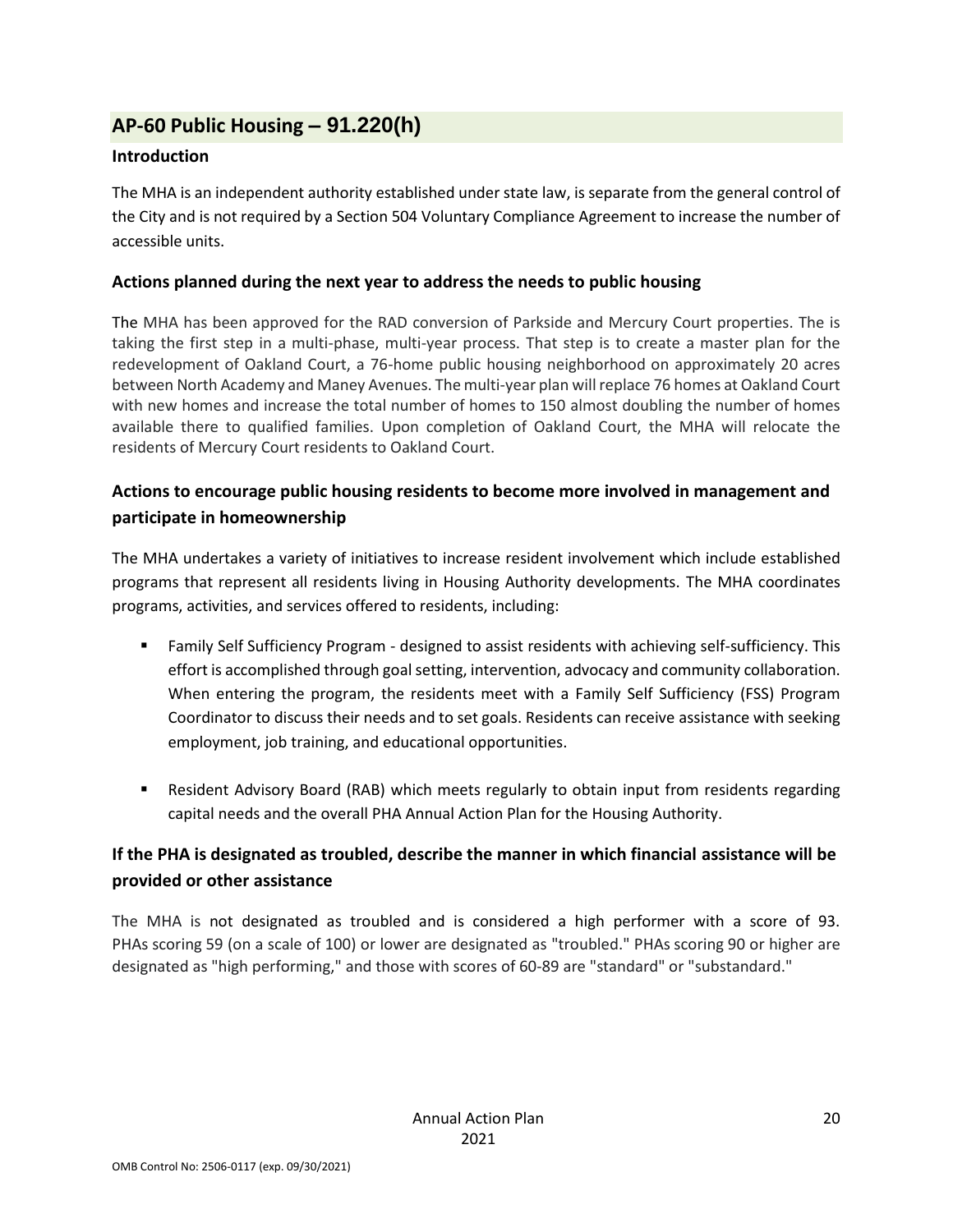# <span id="page-20-0"></span>**AP-65 Homeless and Other Special Needs Activities – 91.220(i)**

#### **Introduction**

Murfreesboro's 2020-2025 Consolidated Plan identifies increasing housing options for the homeless and at risk of homelessness as a strategic priority. Long-term objectives include supporting emergency housing and supportive services and the implementation of a coordinated entry system.

The 2021 ESG allocation from the state agency will fund emergency shelter and prevention services that are projected to assist homeless and at-risk of homeless beneficiaries. The identified projects target homeless individuals and families who lack the resources to regain stable housing independently. Programs are designed to connect clients with the services necessary to ensure they move from emergency shelter to transitional or permanent housing.

# **Describe the jurisdictions one-year goals and actions for reducing and ending homelessness including**

The City of Murfreesboro will utilize Emergency Solutions Grant funding provided through the State of Tennessee for Emergency Shelter, Homelessness Prevention, Rapid Re-Housing, HMIS administration, and ESG program administration. Funding for these programs are projected to benefit homeless persons and those at risk of homelessness. Projects selected for funding are designed to help shorten the client's homelessness, improve their ability to secure stable housing, and prevent recurrent homeless episodes.

# **Reaching out to homeless persons (especially unsheltered persons) and assessing their individual needs**

The City participates in and supports local efforts of the Housing, Health, and Human Services Alliance of Rutherford County (H<sup>3</sup>ARC) and other local agencies in its initiatives and projects. Murfreesboro will also continue to support organizations that assess the needs of the homeless to create a more robust social service system to address unmet needs.

Over the following Action Plan period, the City will collaborate with various local nonprofits organizations to expand services for the homeless and at-risk of homelessness population. Additionally, H<sup>3</sup>ARC collaborates with nonprofit organizations to analyze current needs to identify funding gaps and other gaps in services. The Homeless Point in Time Count, organized by the H<sup>3</sup>ARC, annually assesses the characteristics of the homeless population in the City. This data allows the Continuum and the City to track the changing needs of the homeless. The City will continue to support the efforts of the Continuum of Care in the preparation of the Point in Time Count to address the specific needs of homeless persons.

#### **Addressing the emergency shelter and transitional housing needs of homeless persons**

The City supports efforts to decrease or end homelessness in Murfreesboro and supports the local Continuum of Care initiatives. The City of Murfreesboro does not receive a direct ESG allocation. It, therefore, relies on the allocation received by the agencies applying to the Continuum of Care to address these needs. These agencies are awarded funding for essential services and operations to emergency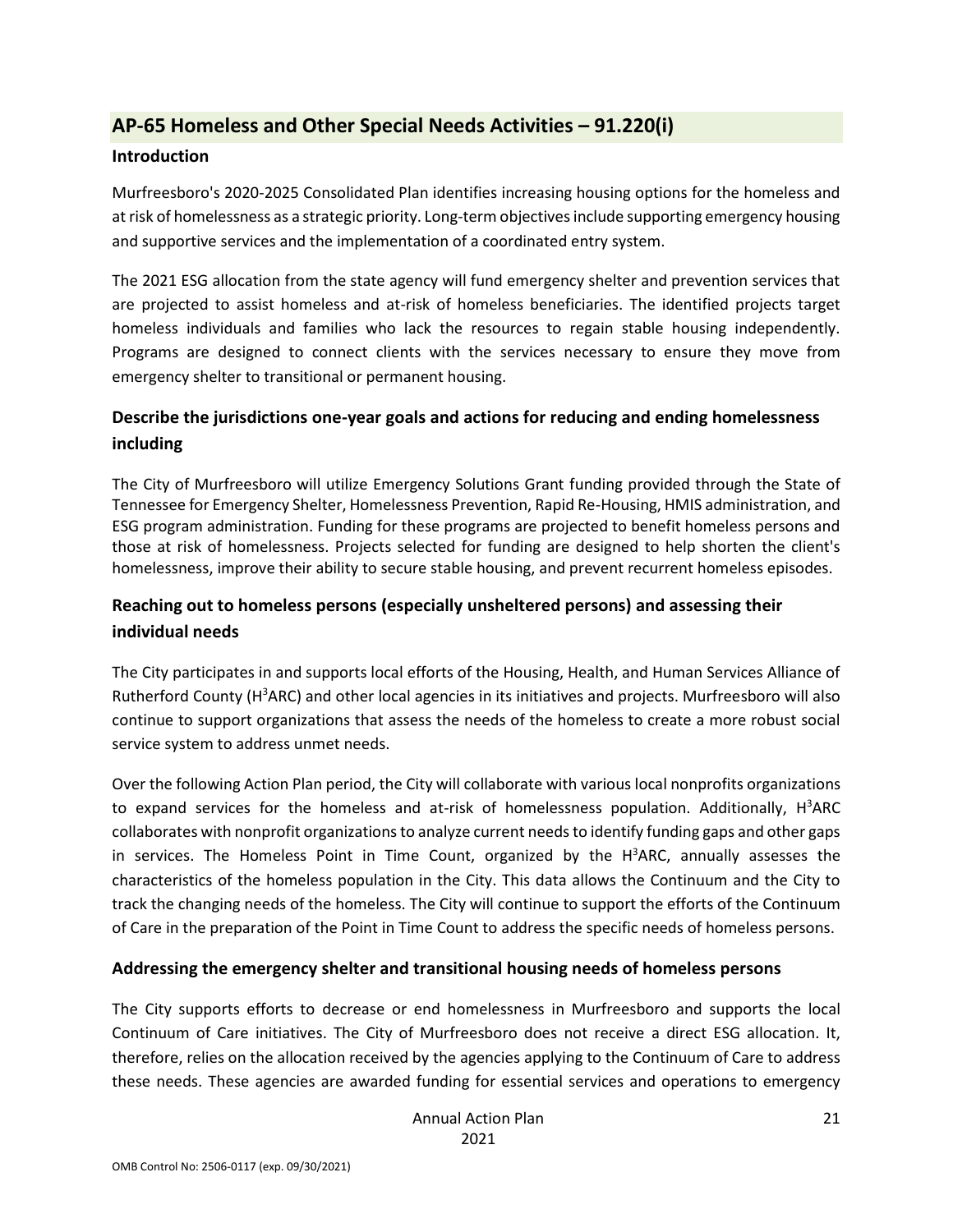shelters and transitional housing facilities. These facilities provide shelter and services to citizens of Murfreesboro to include homeless families, single men and women, and survivors of domestic violence. The City supports increasing housing options and self-sufficiency for the homeless and near-homeless by providing support for emergency housing and supportive services for homeless families and individuals, developing transitional housing, and preventing persons released from institutions from entering homelessness.

**Helping homeless persons (especially chronically homeless individuals and families, families with children, veterans and their families, and unaccompanied youth) make the transition to permanent housing and independent living, including shortening the period of time that individuals and families experience homelessness, facilitating access for homeless individuals and families to affordable housing units, and preventing individuals and families who were recently homeless from becoming homeless again**

The City will continue to oversee activities for homeless individuals and families. The City has identified rapid re-housing as a priority during this Action Plan period. Obtaining permanent housing for homeless individuals and families will shorten the length of time spent in emergency and transitional shelters.

The City of Murfreesboro encourages collaboration with organizations to transition as many people as possible into permanent housing as quickly as possible. Some families or individuals may require only limited assistance for a short time, such as emergency food and shelter -- until a first paycheck is received or a medical emergency has passed. Others, however, will require more comprehensive and long-term assistance, such as transitional housing with supportive services and job training. Due to limited resources, agencies need to eliminate duplication of effort by local agencies, both in intake and assessment procedures and subsequent housing and supportive services.

**Helping low-income individuals and families avoid becoming homeless, especially extremely low-income individuals and families and those who are: being discharged from publicly funded institutions and systems of care (such as health care facilities, mental health facilities, foster care and other youth facilities, and corrections programs and institutions); or, receiving assistance from public or private agencies that address housing, health, social services, employment, education, or youth needs.**

The City of Murfreesboro will continue to support homelessness programs in 2020-2025 to assist families and individuals in avoiding becoming homeless. These programs seek to prevent homelessness by providing up to a year of short-term rental assistance, rental security deposits and last month's rent, and costs such as rental application fees and utilities.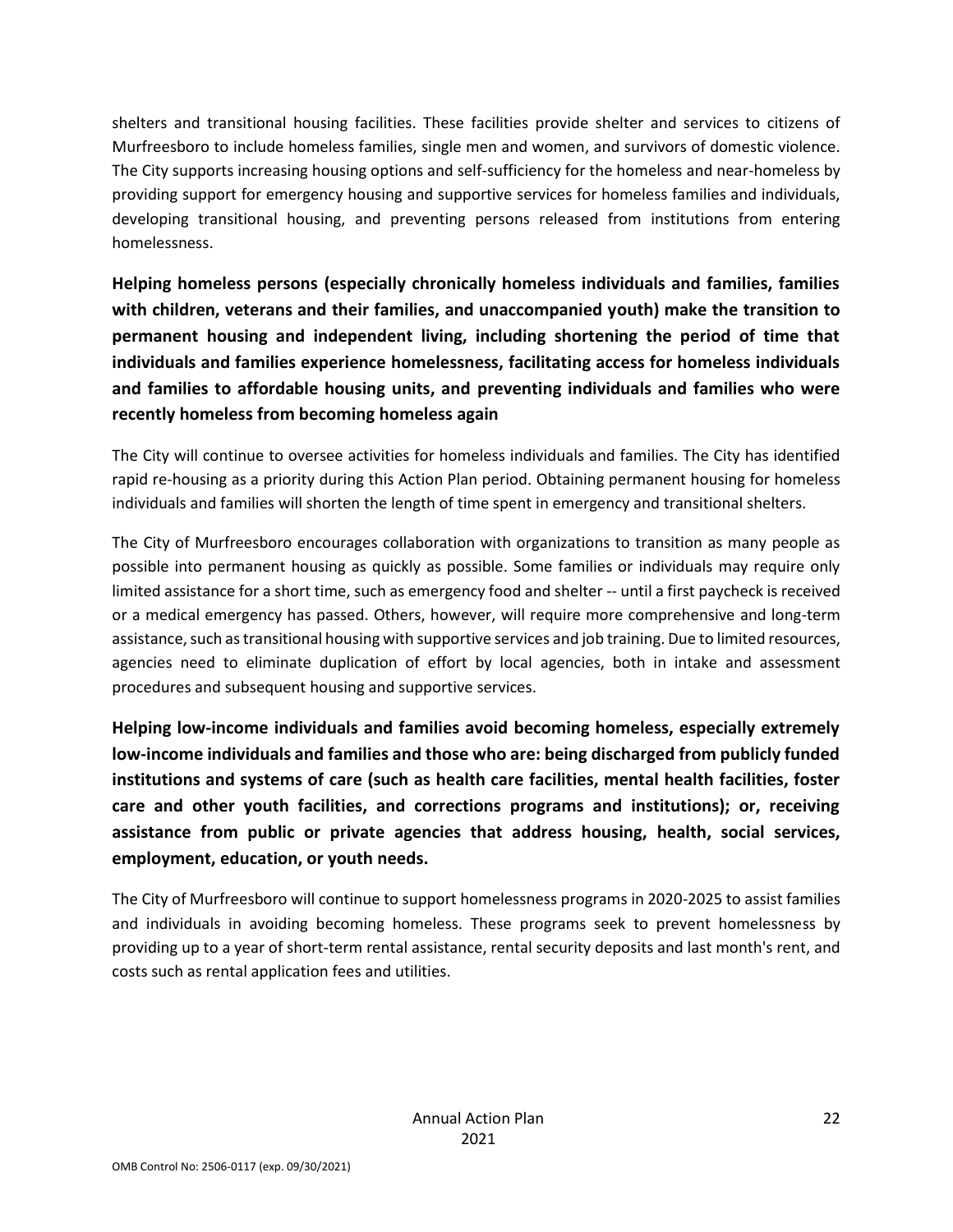# <span id="page-22-0"></span>**AP-75 Barriers to affordable housing – 91.220(j)**

#### **Introduction:**

Rutherford County imposed a development fee on all new residential construction, the proceeds of which are used primarily for school construction. The Rutherford County Commission has expressed no interest in rescinding this fee since the cause for it has not gone away. The City also imposes a storm water fee on all new development to help pay for its federally mandated storm water program. Both hurt the cost of new construction that affects the supply of affordable housing.

Community Development Department staff was used as a resource for housing issues, particularly those affecting the supply of affordable housing. Much of their input was incorporated into the Housing chapter of the report.

# **Actions it planned to remove or ameliorate the negative effects of public policies that serve as barriers to affordable housing such as land use controls, tax policies affecting land, zoning ordinances, building codes, fees and charges, growth limitations, and policies affecting the return on residential investment**

The City of Murfreesboro can utilize several strategies, tools, and techniques for influencing and managing the pattern and timing of development and redevelopment within the Planning Area. While there is no single approach that meets all needs, a combination of planning, regulatory, and financing mechanisms can influence what is constructed. However, given the provisions that Tennessee state law places on cities and especially counties, few, if any, mechanisms currently available to entirely prevent haphazard growth patterns, particularly within the City's UGB.

Ultimately, growth management and utility extension policies should be based on the community's stated goals and objectives about the kind of community within which residents want to live. The long-term pattern of growth should be managed to balance market demands with economic development objectives. Indeed, future growth should be coordinated with infrastructure and public service investments such that the pattern and timing of development occur in a fiscally responsible manner.

During this Action Plan period, Murfreesboro will consider infill development opportunities closer to the city center. The new development has typically occurred at the City's outskirts on more significant swaths of undeveloped land (e.g., south of State Highway 99). These areas are less costly to serve and hence, more efficient as they are already serviced by roads, water, and sewer lines, public safety, solid waste collection, and existing parks and schools. The City should also consider opportunities that focus on redeveloping underutilized properties or obsolete building sites. This may involve the construction of individual lots or small undeveloped parcels in established neighborhoods and commercial districts.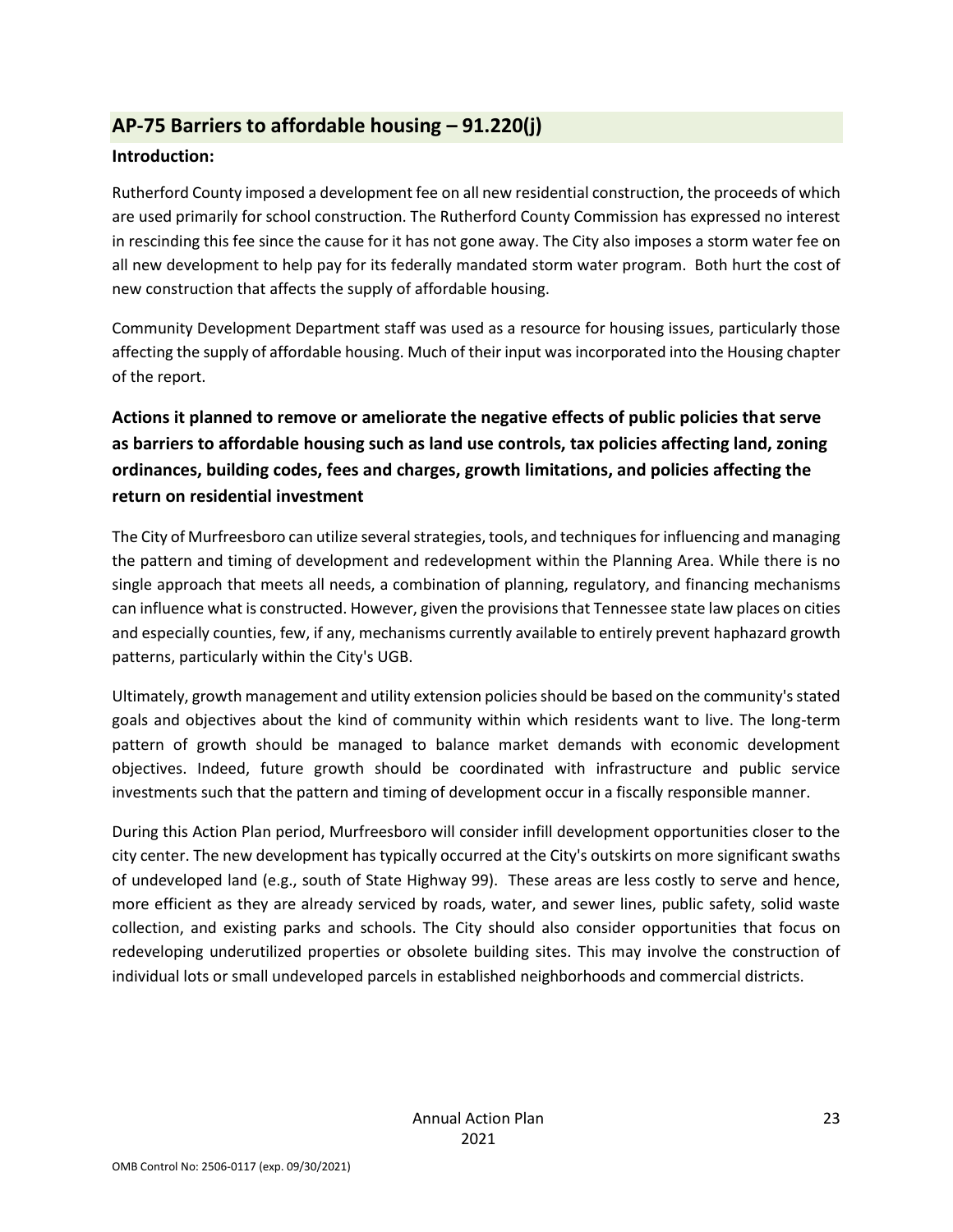## <span id="page-23-0"></span>**AP-85 Other Actions – 91.220(k)**

#### **Introduction:**

The Strategic Plan addresses the issue of meeting underserved needs through a variety of initiatives. Several of these initiatives are proposed for funding in this Annual Plan. The Community Development Department staff will host various workshops for subrecipients to provide an overview of program guidelines and expectations. We will utilize these workshops as an opportunity to network, share successes and lessons learned, and discuss best practices for utilizing HUD funding. Technical assistance will also be provided to subrecipients as needed.

#### **Actions planned to address obstacles to meeting underserved needs**

Murfreesboro will collaborate with community leaders, stakeholders, and local nonprofit agencies to help remove obstacles to meet the needs of the underserved population and improve service delivery. The City will coordinate the work of nonprofit agencies to provide social services, disseminate news and information, and spearhead community-wide solutions to local needs. The City will also review and analyze the work of its various departments and divisions to find opportunities for collaboration between similar programs. Program staff will also ensure that all fair housing education materials are current and compliant with the Affirmatively Furthering Fair Housing Final Rule.

#### **Actions planned to foster and maintain affordable housing**

Murfreesboro will actively work to address the need for more decent and affordable housing by prioritizing the investment of funds into all its housing programs. In the interest of preserving affordable housing, the City will continue to support the use of CDBG program funds for activities such as downpayment assistance and rehabilitation. To promote fair housing choice, the City will encourage and support fair housing rights for all and provide program funds to conduct outreach and education regarding the Fair Housing Law act of 1968.

#### **Actions planned to reduce lead-based paint hazards**

All applicants for both the Housing Rehabilitation Program and the Affordable Housing Program receive a copy of the booklet *The Lead-Safe Certified Guide to Renovate Right*. A pdf. version of this booklet is available on the City's website through a link from the Community Development page.

Before approving any Affordable Housing Program loans on pre-1978 homes, a lead-based paint visual inspection is conducted. If paint disturbance is noted, a full lead assessment and risk analysis are conducted. When the owner-occupant of a pre-1978 house applies for the Housing Rehabilitation Program, the Community Development Department orders a lead assessment and risk analysis at no cost to the applicant.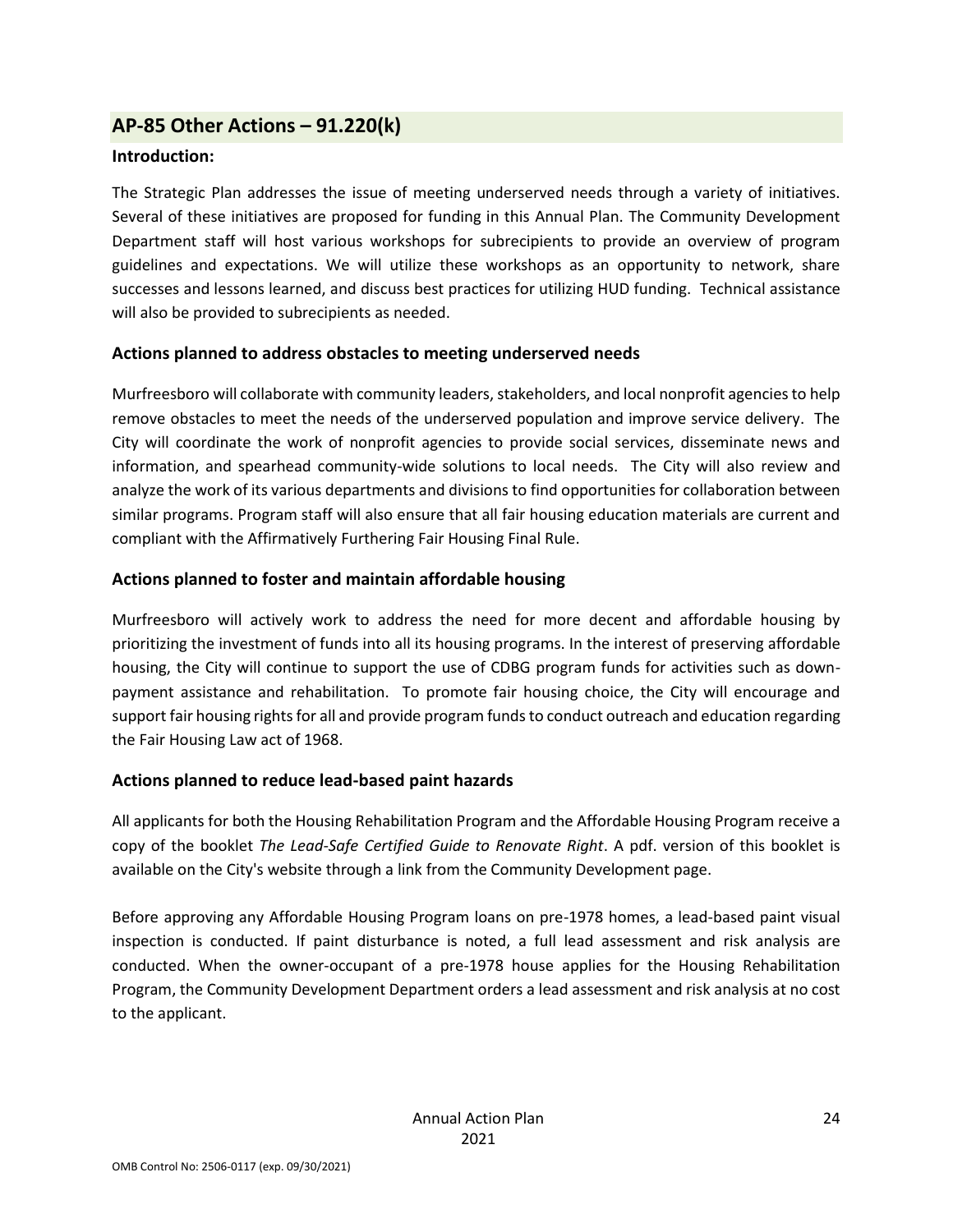#### **Actions planned to reduce the number of poverty-level families**

Education and employment are critical factors in breaking the cycle of poverty. To that end, the City is committed to funding programs over the five years that will promote literacy, financial literacy, and selfsufficiency and help prepare residents for employment opportunities.

The City works with the Murfreesboro Housing Authority and the Tennessee Housing Development Agency to encourage Section 8 to homeownership participants. A provision in the policies of the City's Affordable Housing Assistance Program makes half of the financing provided to very-low-income firsttime homebuyers a grant and half a no-interest loan due on sale.

The City includes Section 3 language in its notifications to housing rehabilitation contractors and the housing rehabilitation contracts. Successful bidders are supplied with contact information for the Murfreesboro Housing Authority Section 3 coordinator and other agencies able to supply low-income workers.

#### **Actions planned to develop institutional structure**

Murfreesboro is a direct recipient of Emergency Solutions Grant (ESG) Program funds from the Tennessee Housing Development Agency. Through this funding source, Murfreesboro allocates funding for Emergency Shelter, Rapid Re-Housing, Homelessness Prevention, and data entry into the Homelessness Management Information System. Coldest Nights, a collaborative program of The Journey Home, The Salvation Army, and First Baptist Church of Murfreesboro, offers shelter to men who would otherwise be sleeping in unsheltered conditions on nights with temperatures forecast be below 30°. Because most of the persons making use of the program fit the definition of chronically homeless, the program provides a point of contact for service providers to reach out to this population. Murfreesboro City Schools and Rutherford County Schools have programs to connect homeless families with children and unaccompanied youth to service providers.

# **Actions planned to enhance coordination between public and private housing and social service agencies**

The City will work to foster collaboration through the dissemination of services, news, and information across social service organizations, subcontractors, and public and private entities. The City will accomplish this through subrecipient meetings that bring together affordable housing developers and social service agencies. The City will encourage community-based solutions and regional partnerships and continue to support and participate in the CoC, whose membership includes affordable housing and social service agencies.